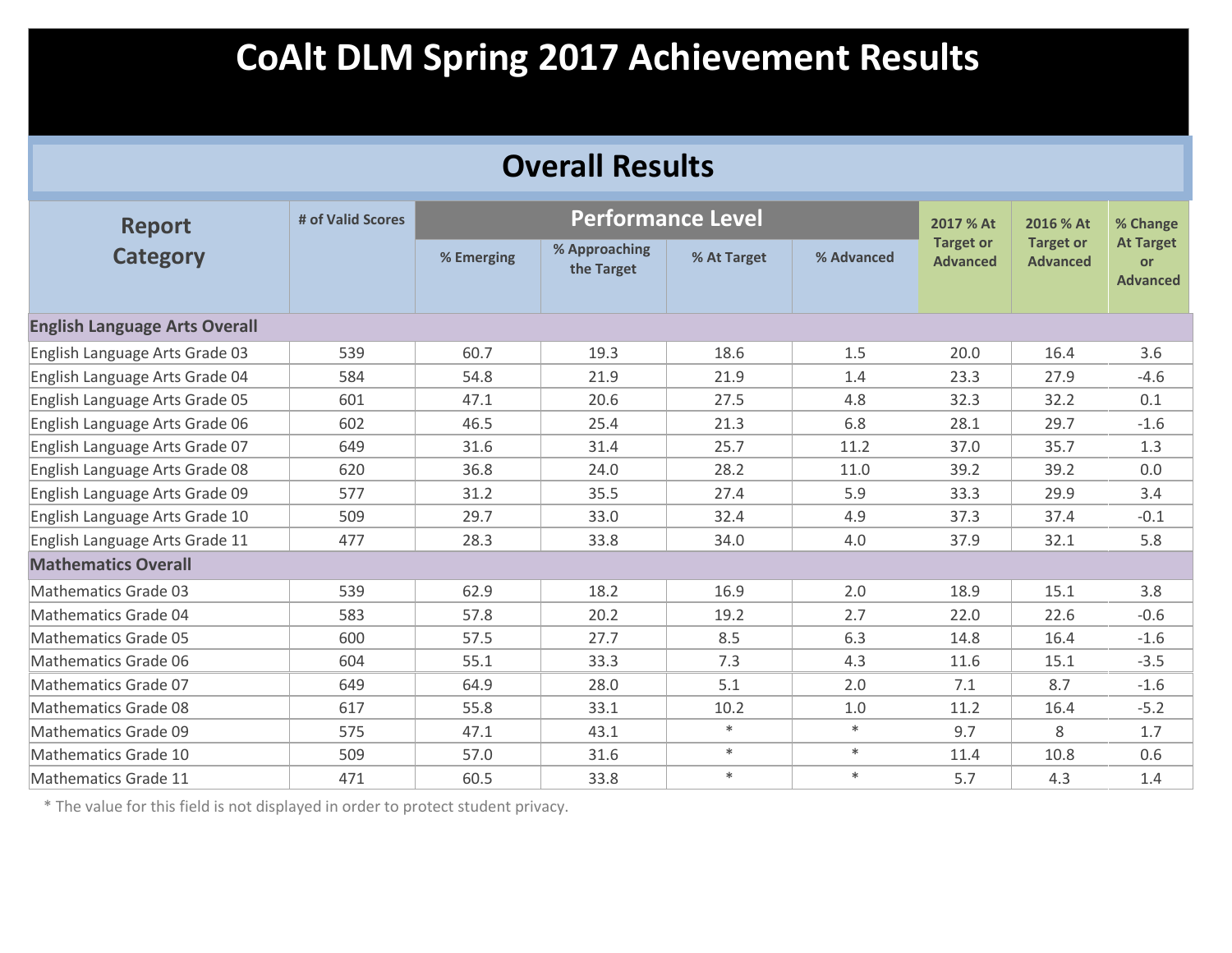### **English Language Arts by Gender**

| <b>Report</b>                         | # of Valid    |            | <b>Performance Level</b>    |             |            | 2017 % At                           | 2016 % At                           | % Change At                         |
|---------------------------------------|---------------|------------|-----------------------------|-------------|------------|-------------------------------------|-------------------------------------|-------------------------------------|
| <b>Category</b>                       | <b>Scores</b> | % Emerging | % Approaching<br>the Target | % At Target | % Advanced | <b>Target or</b><br><b>Advanced</b> | <b>Target or</b><br><b>Advanced</b> | <b>Target or</b><br><b>Advanced</b> |
| <b>English Language Arts Grade 03</b> |               |            |                             |             |            |                                     |                                     |                                     |
| Female                                | 204           | 60.8       | 22.5                        | $\ast$      | $\ast$     | 16.7                                | 16.5                                | 0.2                                 |
| Male                                  | 335           | 60.6       | 17.3                        | $\ast$      | $\ast$     | 22.1                                | 16.3                                | 5.8                                 |
| <b>English Language Arts Grade 04</b> |               |            |                             |             |            |                                     |                                     |                                     |
| Female                                | 207           | 55.6       | 22.2                        | $\ast$      | $\ast$     | 22.2                                | 28.2                                | $-6.0$                              |
| Male                                  | 377           | 54.4       | 21.8                        | $\ast$      | $\ast$     | 23.9                                | 27.8                                | $-3.9$                              |
| <b>English Language Arts Grade 05</b> |               |            |                             |             |            |                                     |                                     |                                     |
| Female                                | 244           | 43.0       | 24.2                        | 27.9        | 4.9        | 32.8                                | 35.6                                | $-2.8$                              |
| Male                                  | 357           | 49.9       | 18.2                        | 27.2        | 4.8        | 31.9                                | 30.5                                | 1.4                                 |
| <b>English Language Arts Grade 06</b> |               |            |                             |             |            |                                     |                                     |                                     |
| Female                                | 208           | 42.8       | 26.0                        | 25.5        | 5.8        | 31.3                                | 29.4                                | 1.9                                 |
| Male                                  | 394           | 48.5       | 25.1                        | 19.0        | 7.4        | 26.4                                | 29.9                                | $-3.5$                              |
| <b>English Language Arts Grade 07</b> |               |            |                             |             |            |                                     |                                     |                                     |
| Female                                | 233           | 32.6       | 33.0                        | 22.7        | 11.6       | 34.3                                | 36.7                                | $-2.4$                              |
| Male                                  | 416           | 31.0       | 30.5                        | 27.4        | 11.1       | 38.5                                | 35.2                                | 3.3                                 |
| <b>English Language Arts Grade 08</b> |               |            |                             |             |            |                                     |                                     |                                     |
| Female                                | 224           | 35.7       | 17.9                        | 35.7        | 10.7       | 46.4                                | 39.9                                | 6.5                                 |
| Male                                  | 396           | 37.4       | 27.5                        | 24.0        | 11.1       | 35.1                                | 38.7                                | $-3.6$                              |
| <b>English Language Arts Grade 09</b> |               |            |                             |             |            |                                     |                                     |                                     |
| Female                                | 235           | 31.5       | 35.7                        | 26.0        | 6.8        | 32.8                                | 28.6                                | 4.2                                 |
| Male                                  | 342           | 31.0       | 35.4                        | 28.4        | 5.3        | 33.6                                | 30.8                                | 2.8                                 |
| <b>English Language Arts Grade 10</b> |               |            |                             |             |            |                                     |                                     |                                     |
| Female                                | 191           | 27.2       | 31.4                        | 36.1        | 5.2        | 41.4                                | 41.5                                | $-0.1$                              |
| Male                                  | 318           | 31.1       | 34.0                        | 30.2        | 4.7        | 34.9                                | 34.9                                | 0.0                                 |
| <b>English Language Arts Grade 11</b> |               |            |                             |             |            |                                     |                                     |                                     |
| Female                                | 183           | 21.9       | 38.3                        | 35.5        | 4.4        | 39.9                                | 32.1                                | 7.8                                 |
| Male                                  | 294           | 32.3       | 31.0                        | 33.0        | 3.7        | 36.7                                | 32.2                                | 4.5                                 |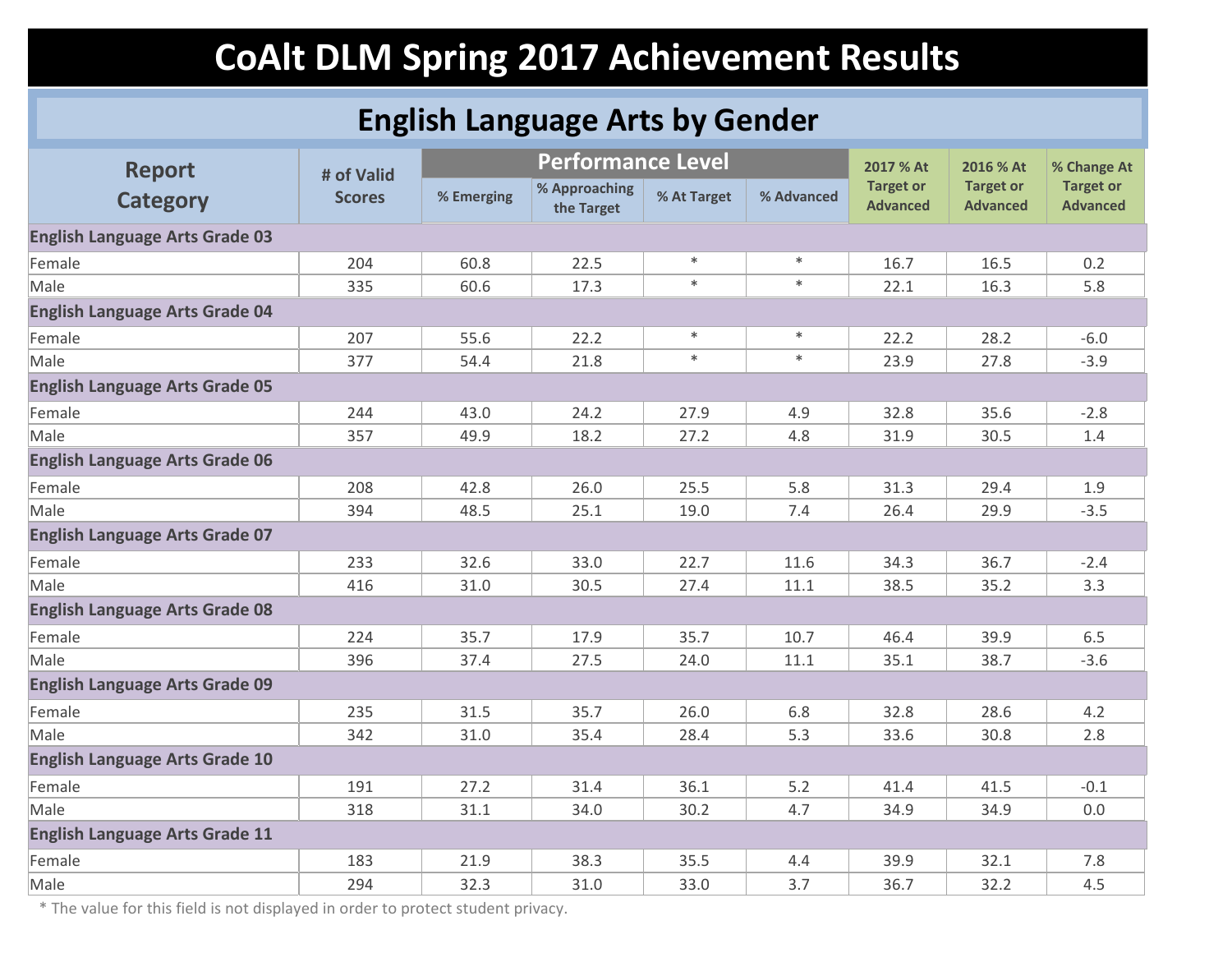### **Mathematics by Gender**

| <b>Report</b>               | # of Valid    |            | <b>Performance Level</b>    |             |            | 2017 % At                           | 2016 % At                           | % Change At                         |  |
|-----------------------------|---------------|------------|-----------------------------|-------------|------------|-------------------------------------|-------------------------------------|-------------------------------------|--|
| <b>Category</b>             | <b>Scores</b> | % Emerging | % Approaching<br>the Target | % At Target | % Advanced | <b>Target or</b><br><b>Advanced</b> | <b>Target or</b><br><b>Advanced</b> | <b>Target or</b><br><b>Advanced</b> |  |
| <b>Mathematics Grade 03</b> |               |            |                             |             |            |                                     |                                     |                                     |  |
| Female                      | 204           | 67.2       | 19.1                        | $\ast$      | $\ast$     | 13.7                                | 14.7                                | $-1.0$                              |  |
| Male                        | 335           | 60.3       | 17.6                        | $\ast$      | $\ast$     | 22.1                                | 15.3                                | 6.8                                 |  |
| <b>Mathematics Grade 04</b> |               |            |                             |             |            |                                     |                                     |                                     |  |
| Female                      | 206           | 58.7       | 17.5                        | 21.8        | 1.9        | 23.8                                | 22.7                                | 1.1                                 |  |
| Male                        | 377           | 57.3       | 21.8                        | 17.8        | 3.2        | 21.0                                | 22.6                                | $-1.6$                              |  |
| <b>Mathematics Grade 05</b> |               |            |                             |             |            |                                     |                                     |                                     |  |
| Female                      | 243           | 56.8       | 31.3                        | 7.4         | 4.5        | 11.9                                | 12.9                                | $-1.0$                              |  |
| Male                        | 357           | 58.0       | 25.2                        | 9.2         | 7.6        | 16.8                                | 18.3                                | $-1.5$                              |  |
| <b>Mathematics Grade 06</b> |               |            |                             |             |            |                                     |                                     |                                     |  |
| Female                      | 208           | 55.8       | 33.2                        | 5.8         | 5.3        | 11.1                                | 13.4                                | $-2.3$                              |  |
| Male                        | 396           | 54.8       | 33.3                        | 8.1         | 3.8        | 11.9                                | 16.1                                | $-4.2$                              |  |
| <b>Mathematics Grade 07</b> |               |            |                             |             |            |                                     |                                     |                                     |  |
| Female                      | 232           | 65.1       | 28.0                        | $\ast$      | $\ast$     | 6.9                                 | 8.3                                 | $-1.4$                              |  |
| Male                        | 417           | 64.7       | 28.1                        | $\ast$      | $\ast$     | 7.2                                 | 8.9                                 | $-1.7$                              |  |
| <b>Mathematics Grade 08</b> |               |            |                             |             |            |                                     |                                     |                                     |  |
| Female                      | 223           | 57.0       | 34.1                        | $\ast$      | $\ast$     | 9.0                                 | 15.6                                | $-6.6$                              |  |
| Male                        | 394           | 55.1       | 32.5                        | $\ast$      | $\ast$     | 12.4                                | 16.9                                | $-4.5$                              |  |
| <b>Mathematics Grade 09</b> |               |            |                             |             |            |                                     |                                     |                                     |  |
| Female                      | 233           | 48.9       | 44.6                        | $\ast$      | $\ast$     | 6.4                                 | 5.4                                 | 1.0                                 |  |
| Male                        | 342           | 45.9       | 42.1                        | $\ast$      | $\ast$     | 12.0                                | 9.7                                 | 2.3                                 |  |
| <b>Mathematics Grade 10</b> |               |            |                             |             |            |                                     |                                     |                                     |  |
| Female                      | 190           | 56.3       | 34.2                        | $\ast$      | $\ast$     | 9.5                                 | 8                                   | 1.5                                 |  |
| Male                        | 319           | 57.4       | 30.1                        | $\ast$      | $\ast$     | 12.5                                | 12.5                                | 0.0                                 |  |
| <b>Mathematics Grade 11</b> |               |            |                             |             |            |                                     |                                     |                                     |  |
| Female                      | 181           | 61.9       | 32.0                        | $\ast$      | $\ast$     | $6.1\,$                             | 5.8                                 | 0.3                                 |  |
| Male                        | 290           | 59.7       | 34.8                        | $\ast$      | $\ast$     | 5.5                                 | 3.4                                 | 2.1                                 |  |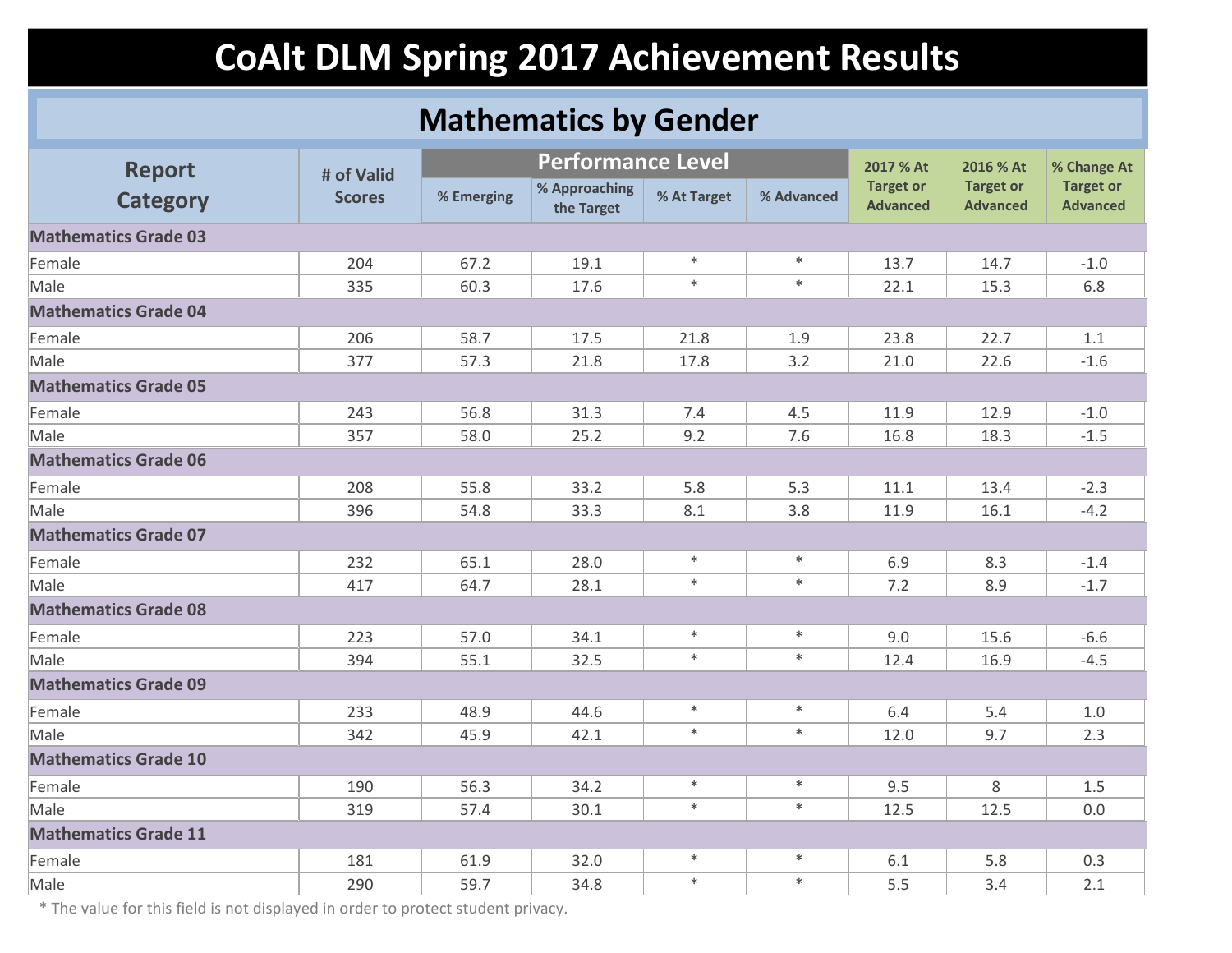### **English Language Arts by Race/Ethnicity**

| <b>Report</b>                         | # of Valid    |            | <b>Performance Level</b>    |             |            | 2017 % At                           | 2016 % At                           | % Change At                         |
|---------------------------------------|---------------|------------|-----------------------------|-------------|------------|-------------------------------------|-------------------------------------|-------------------------------------|
| <b>Category</b>                       | <b>Scores</b> | % Emerging | % Approaching<br>the Target | % At Target | % Advanced | <b>Target or</b><br><b>Advanced</b> | <b>Target or</b><br><b>Advanced</b> | <b>Target or</b><br><b>Advanced</b> |
| <b>English Language Arts Grade 03</b> |               |            |                             |             |            |                                     |                                     |                                     |
| American Indian or Alaska Native      | 20            | 20.0       | 45.0                        | $\ast$      | $\ast$     | 35.0                                | $\ast$                              | $*$                                 |
| Asian                                 | 30            | 73.3       | $\ast$                      | $*$         | $\ast$     | $\ast$                              | $\ast$                              | $\ast$                              |
| <b>Black</b>                          | 35            | 68.6       | 17.1                        | $\ast$      | $\ast$     | 14.3                                | 15                                  | $-0.7$                              |
| Hispanic                              | 204           | 70.6       | 13.7                        | $\ast$      | $\ast$     | 15.7                                | 12.8                                | 2.9                                 |
| White                                 | 228           | 52.6       | 22.4                        | 23.2        | 1.8        | 25.0                                | 20.2                                | 4.8                                 |
| Hawaiian/Pacific Islander             | < 16          | $\ast$     | $\ast$                      | $\ast$      | $\ast$     | $\ast$                              | $\ast$                              | $\ast$                              |
| Two or more                           | 21            | $\ast$     | $\ast$                      | $\ast$      | $\ast$     | $\ast$                              | $\ast$                              | $\ast$                              |
| <b>English Language Arts Grade 04</b> |               |            |                             |             |            |                                     |                                     |                                     |
| American Indian or Alaska Native      | < 16          | $\ast$     | $\ast$                      | $\ast$      | $\ast$     | $\ast$                              | $\ast$                              | $\ast$                              |
| Asian                                 | < 16          | $\ast$     | $\ast$                      | $\ast$      | $\ast$     | $\ast$                              | $\ast$                              | $\ast$                              |
| <b>Black</b>                          | 45            | 48.9       | 24.4                        | $\ast$      | $\ast$     | 26.7                                | 13.6                                | 13.1                                |
| Hispanic                              | 252           | 57.5       | 24.2                        | $\ast$      | $\ast$     | 18.3                                | 23.2                                | $-4.9$                              |
| White                                 | 230           | 50.0       | 21.3                        | 27.0        | 1.7        | 28.7                                | 33.7                                | $-5.0$                              |
| Two or more                           | 29            | 79.3       | $\ast$                      | $\ast$      | $\ast$     | $\ast$                              | 27.6                                | $\ast$                              |
| <b>English Language Arts Grade 05</b> |               |            |                             |             |            |                                     |                                     |                                     |
| American Indian or Alaska Native      | 20            | $\ast$     | $\ast$                      | $\ast$      | $\ast$     | $\ast$                              | $\ast$                              | $\ast$                              |
| Asian                                 | < 16          | $*$        | $\ast$                      | $\ast$      | $\ast$     | $\ast$                              | $\ast$                              | $\ast$                              |
| <b>Black</b>                          | 41            | 68.3       | 22.0                        | $\ast$      | $\ast$     | 9.8                                 | 27.7                                | $-17.9$                             |
| Hispanic                              | 248           | 48.4       | 24.2                        | $\ast$      | $\ast$     | 27.4                                | 31.4                                | $-4.0$                              |
| White                                 | 245           | 42.4       | 16.7                        | 33.1        | 7.8        | 40.8                                | 36.1                                | 4.7                                 |
| Hawaiian/Pacific Islander             | $<16$         | $\ast$     | $\ast$                      | $\ast$      | $\ast$     | $\ast$                              | $\ast$                              | $\ast$                              |
| Two or more                           | 34            | 38.2       | 17.6                        | $\ast$      | $\ast$     | 44.1                                | $\ast$                              | $\ast$                              |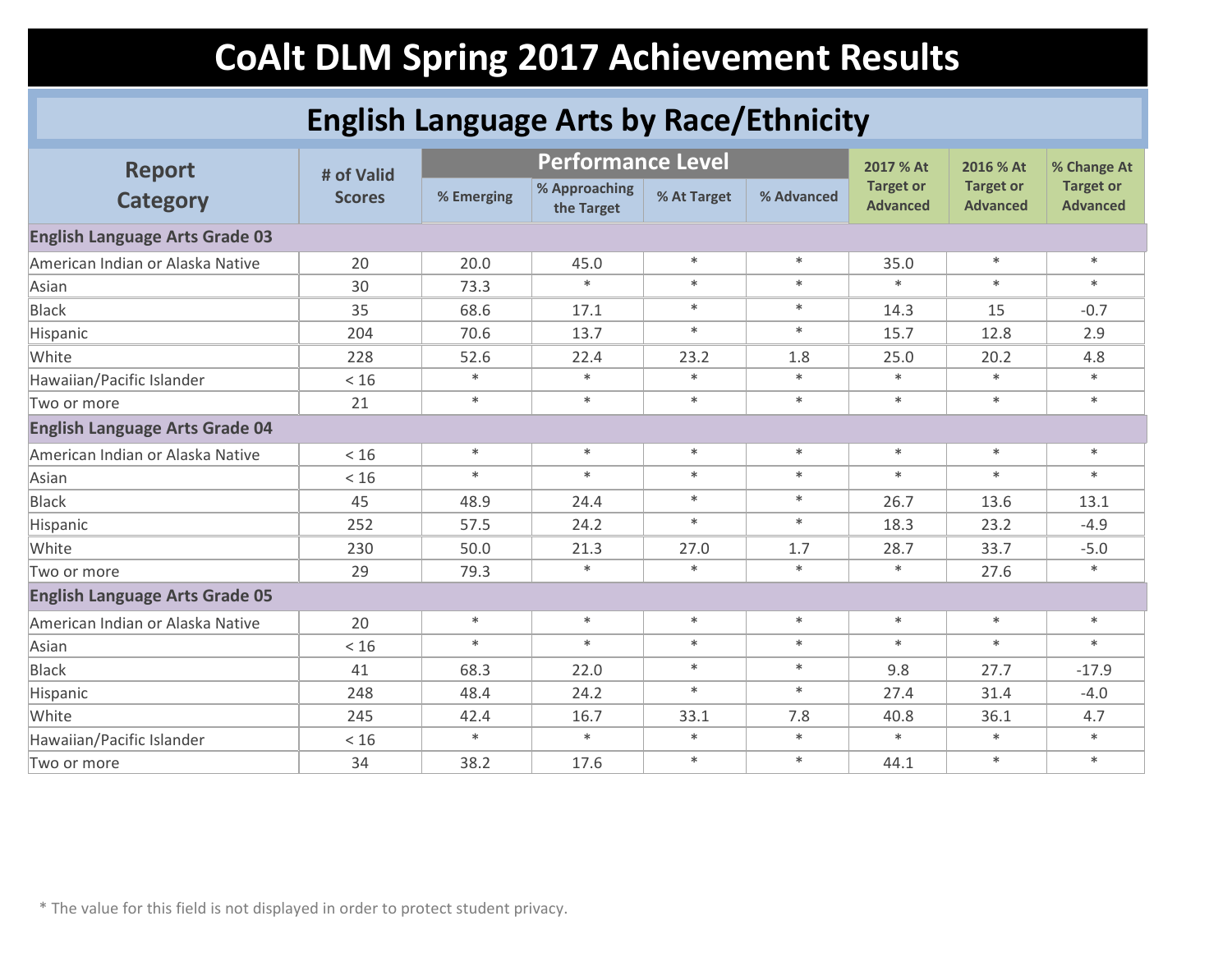### **English Language Arts by Race/Ethnicity**

| <b>Report</b>                         | # of Valid    |            | <b>Performance Level</b>    |             |            | 2017 % At                           | 2016 % At                           | % Change At                         |
|---------------------------------------|---------------|------------|-----------------------------|-------------|------------|-------------------------------------|-------------------------------------|-------------------------------------|
| <b>Category</b>                       | <b>Scores</b> | % Emerging | % Approaching<br>the Target | % At Target | % Advanced | <b>Target or</b><br><b>Advanced</b> | <b>Target or</b><br><b>Advanced</b> | <b>Target or</b><br><b>Advanced</b> |
| <b>English Language Arts Grade 06</b> |               |            |                             |             |            |                                     |                                     |                                     |
| American Indian or Alaska Native      | 24            | 29.2       | 29.2                        | $\ast$      | $\ast$     | 41.7                                | $\ast$                              | $\ast$                              |
| Asian                                 | 16            | $*$        | $\ast$                      | $\ast$      | $\ast$     | $\ast$                              | $\ast$                              | $\ast$                              |
| <b>Black</b>                          | 44            | 47.7       | 31.8                        | $\ast$      | $\ast$     | 20.5                                | 34.7                                | $-14.2$                             |
| Hispanic                              | 232           | 50.4       | 24.6                        | 17.7        | 7.3        | 25.0                                | 27.6                                | $-2.6$                              |
| White                                 | 256           | 43.0       | 24.2                        | 25.8        | 7.0        | 32.8                                | 29.8                                | 3.0                                 |
| Hawaiian/Pacific Islander             | < 16          | $\ast$     | $\ast$                      | $\ast$      | $\ast$     | $\ast$                              | $\ast$                              | $\ast$                              |
| Two or more                           | 26            | 42.3       | $\ast$                      | $\ast$      | $\ast$     | $\ast$                              | 24.1                                | $\ast$                              |
| <b>English Language Arts Grade 07</b> |               |            |                             |             |            |                                     |                                     |                                     |
| American Indian or Alaska Native      | 29            | $\ast$     | $\ast$                      | $\ast$      | $\ast$     | $\ast$                              | $\ast$                              | $\ast$                              |
| Asian                                 | < 16          | $*$        | $\ast$                      | $\ast$      | $\ast$     | $\ast$                              | 26.1                                | $\ast$                              |
| <b>Black</b>                          | 57            | 29.8       | 31.6                        | 26.3        | 12.3       | 38.6                                | 39.1                                | $-0.5$                              |
| Hispanic                              | 246           | 32.5       | 33.7                        | 21.5        | 12.2       | 33.7                                | 36.2                                | $-2.5$                              |
| White                                 | 277           | 30.3       | 28.9                        | 29.6        | 11.2       | 40.8                                | 35.2                                | 5.6                                 |
| Hawaiian/Pacific Islander             | $<16$         | $\ast$     | $\ast$                      | $\ast$      | $\ast$     | $\ast$                              | $\ast$                              | $\ast$                              |
| Two or more                           | 26            | 42.3       | 42.3                        | $\ast$      | $\ast$     | 15.4                                | 35                                  | $-19.6$                             |
| <b>English Language Arts Grade 08</b> |               |            |                             |             |            |                                     |                                     |                                     |
| American Indian or Alaska Native      | 26            | 46.2       | $\ast$                      | $\ast$      | $\ast$     | 38.5                                | $\ast$                              | $\ast$                              |
| Asian                                 | 25            | $\ast$     | $\ast$                      | $\ast$      | $\ast$     | $\ast$                              | $\ast$                              | $\ast$                              |
| <b>Black</b>                          | 49            | 24.5       | 20.4                        | 36.7        | 18.4       | 55.1                                | 48.7                                | 6.4                                 |
| Hispanic                              | 240           | 35.4       | 27.5                        | 27.5        | 9.6        | 37.1                                | 37.1                                | 0.0                                 |
| White                                 | 260           | 36.9       | 23.8                        | 28.1        | 11.2       | 39.2                                | 40.6                                | $-1.4$                              |
| Hawaiian/Pacific Islander             | < 16          | $\ast$     | $\ast$                      | $\ast$      | $\ast$     | $\ast$                              | $\ast$                              | $\ast$                              |
| Two or more                           | 17            | 52.9       | 23.5                        | $\ast$      | $\ast$     | 23.5                                | 36                                  | $-12.5$                             |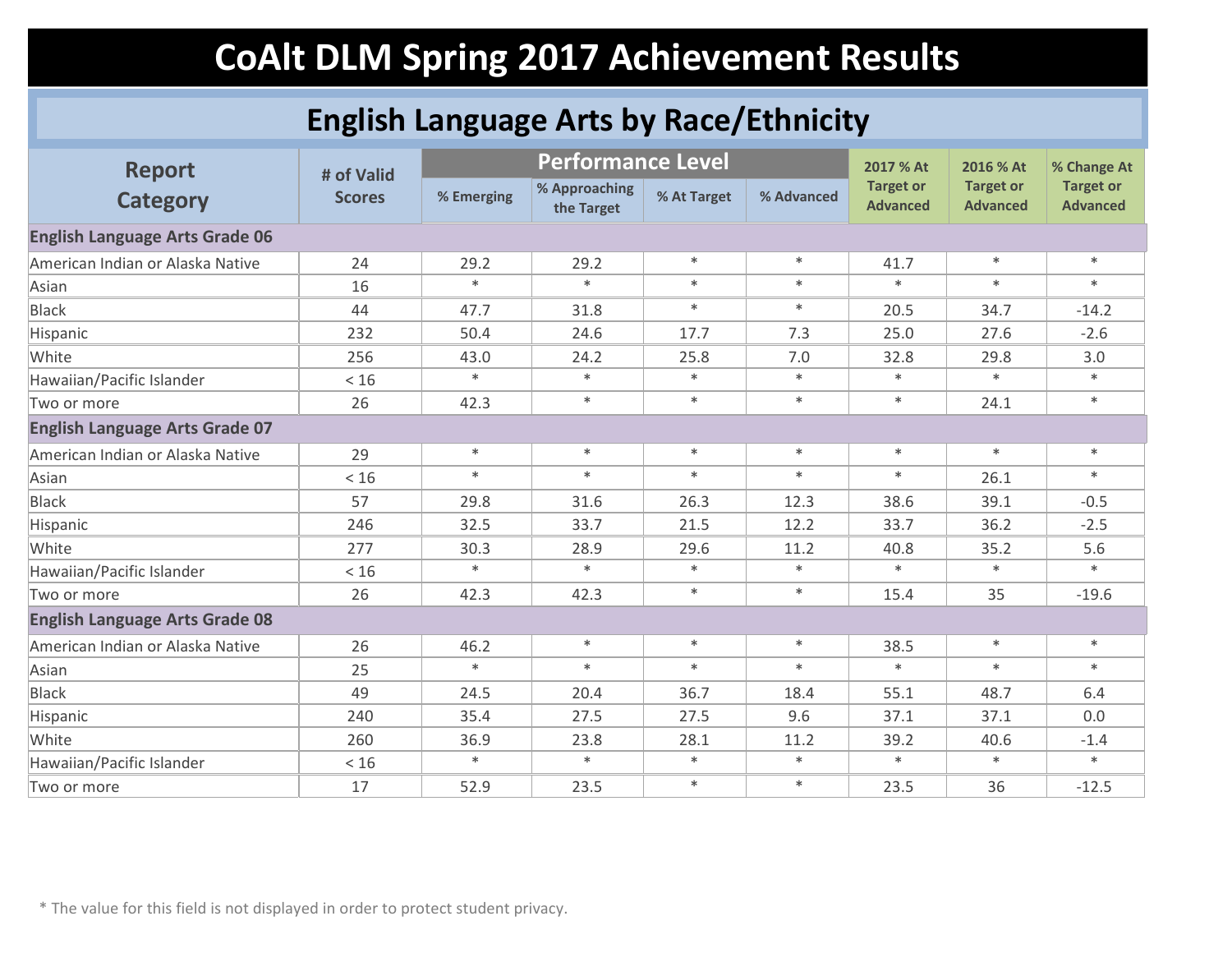### **English Language Arts by Race/Ethnicity**

| <b>Report</b>                         | # of Valid    |            | <b>Performance Level</b>    |             |            | 2017 % At                           | 2016 % At                           | % Change At                         |
|---------------------------------------|---------------|------------|-----------------------------|-------------|------------|-------------------------------------|-------------------------------------|-------------------------------------|
| <b>Category</b>                       | <b>Scores</b> | % Emerging | % Approaching<br>the Target | % At Target | % Advanced | <b>Target or</b><br><b>Advanced</b> | <b>Target or</b><br><b>Advanced</b> | <b>Target or</b><br><b>Advanced</b> |
| <b>English Language Arts Grade 09</b> |               |            |                             |             |            |                                     |                                     |                                     |
| American Indian or Alaska Native      | 25            | 28.0       | 36.0                        | $\ast$      | $\ast$     | 36.0                                | $\ast$                              | $\ast$                              |
| Asian                                 | < 16          | $\ast$     | $\ast$                      | $\ast$      | $\ast$     | $\ast$                              | $\ast$                              | $\ast$                              |
| <b>Black</b>                          | 39            | 23.1       | 33.3                        | $\ast$      | $\ast$     | 43.6                                | 32.7                                | 10.9                                |
| Hispanic                              | 221           | 33.5       | 41.2                        | 20.4        | 5.0        | 25.3                                | 26.9                                | $-1.6$                              |
| White                                 | 258           | 29.1       | 31.4                        | 32.6        | 7.0        | 39.5                                | 33.7                                | 5.8                                 |
| Hawaiian/Pacific Islander             | < 16          | $\ast$     | $\ast$                      | $\ast$      | $\ast$     | $\ast$                              | $\ast$                              | $\ast$                              |
| Two or more                           | 21            | 42.9       | $\ast$                      | $\ast$      | $\ast$     | $\ast$                              | $\ast$                              | $\ast$                              |
| <b>English Language Arts Grade 10</b> |               |            |                             |             |            |                                     |                                     |                                     |
| American Indian or Alaska Native      | 21            | 33.3       | 38.1                        | $\ast$      | $\ast$     | 28.6                                | $\ast$                              | $\ast$                              |
| Asian                                 | < 16          | $\ast$     | $\ast$                      | $\ast$      | $\ast$     | $\ast$                              | $\ast$                              | $\ast$                              |
| <b>Black</b>                          | 38            | 31.6       | 36.8                        | $\ast$      | $\ast$     | 31.6                                | 44.4                                | $-12.8$                             |
| Hispanic                              | 179           | 24.6       | 35.8                        | $\ast$      | $\ast$     | 39.7                                | 34.4                                | 5.3                                 |
| White                                 | 237           | 31.6       | 29.5                        | 32.9        | 5.9        | 38.8                                | 39.4                                | $-0.6$                              |
| Hawaiian/Pacific Islander             | < 16          | $\ast$     | $\ast$                      | $\ast$      | $\ast$     | $\ast$                              | $\ast$                              | $\ast$                              |
| Two or more                           | 19            | $\ast$     | $\ast$                      | $\ast$      | $\ast$     | $\ast$                              | $\ast$                              | $\ast$                              |
| <b>English Language Arts Grade 11</b> |               |            |                             |             |            |                                     |                                     |                                     |
| American Indian or Alaska Native      | 24            | 25.0       | 25.0                        | $\ast$      | $\ast$     | 50.0                                | $\ast$                              | $\ast$                              |
| Asian                                 | < 16          | $\ast$     | $\ast$                      | $\ast$      | $\ast$     | $\ast$                              | $\ast$                              | $\ast$                              |
| <b>Black</b>                          | 24            | 16.7       | 33.3                        | $\ast$      | $\ast$     | 50.0                                | 35.9                                | 14.1                                |
| Hispanic                              | 192           | 30.7       | 34.9                        | $\ast$      | $\ast$     | 34.4                                | 31                                  | 3.4                                 |
| White                                 | 215           | 27.4       | 32.6                        | 34.9        | 5.1        | 40.0                                | 31.4                                | 8.6                                 |
| Hawaiian/Pacific Islander             | < 16          | $\ast$     | $\ast$                      | $\ast$      | $\ast$     | $\ast$                              | $\ast$                              | $\ast$                              |
| Two or more                           | < 16          | $\ast$     | $\ast$                      | $\ast$      | $\ast$     | $\ast$                              | $\ast$                              | $\ast$                              |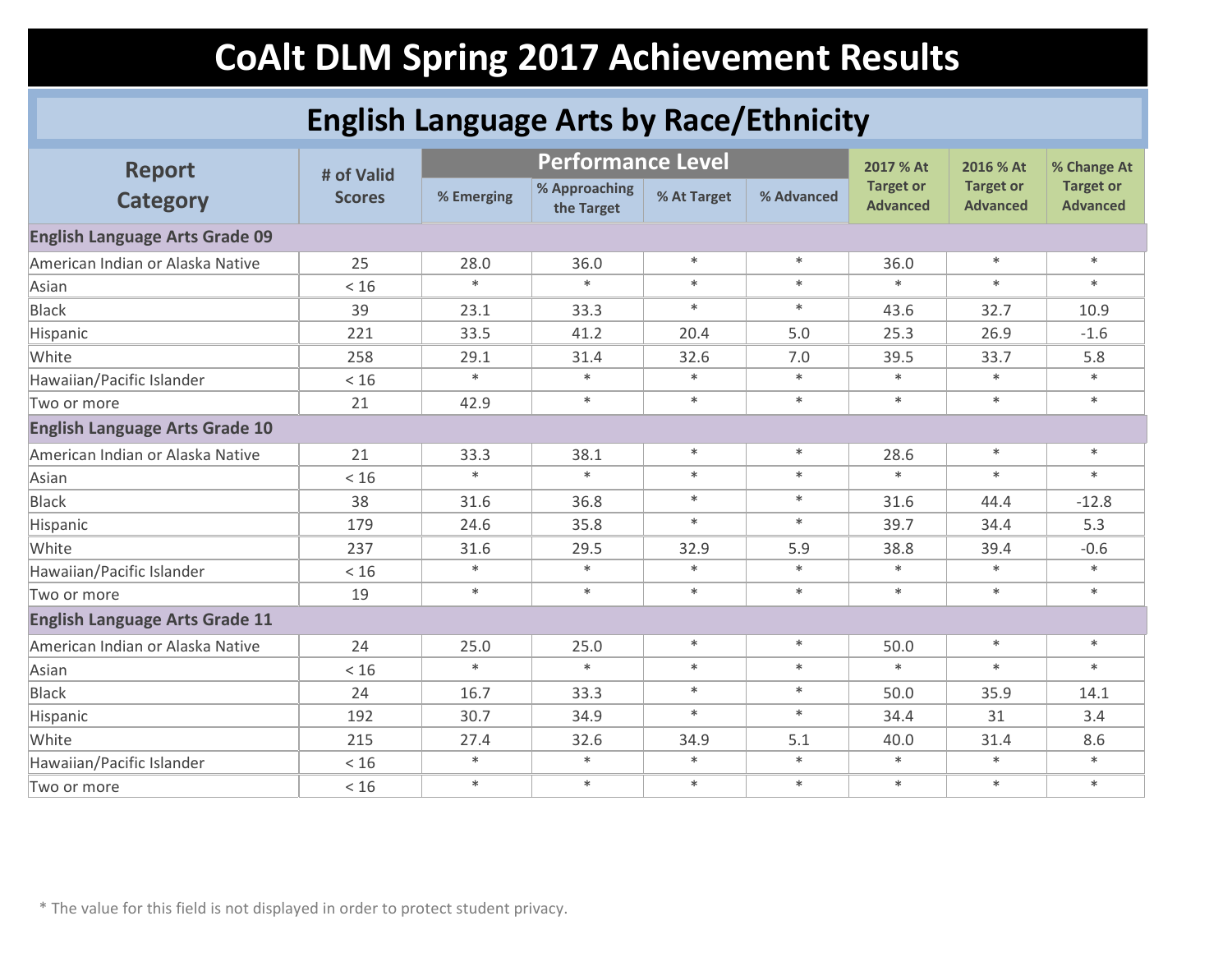### **Mathematics by Race/Ethnicity**

| <b>Report</b>                    | # of Valid    |            | <b>Performance Level</b>    |             |            | 2017 % At                           | 2016 % At                           | % Change At                         |
|----------------------------------|---------------|------------|-----------------------------|-------------|------------|-------------------------------------|-------------------------------------|-------------------------------------|
| <b>Category</b>                  | <b>Scores</b> | % Emerging | % Approaching<br>the Target | % At Target | % Advanced | <b>Target or</b><br><b>Advanced</b> | <b>Target or</b><br><b>Advanced</b> | <b>Target or</b><br><b>Advanced</b> |
| <b>Mathematics Grade 03</b>      |               |            |                             |             |            |                                     |                                     |                                     |
| American Indian or Alaska Native | 20            | 35.0       | 25.0                        | $\ast$      | $\ast$     | 40.0                                | $\ast$                              | $*$                                 |
| Asian                            | 30            | 70.0       | 16.7                        | $\ast$      | $\ast$     | 13.3                                | $\ast$                              | $*$                                 |
| <b>Black</b>                     | 35            | 74.3       | $\ast$                      | $\ast$      | $\ast$     | $\ast$                              | 20                                  | $*$                                 |
| Hispanic                         | 204           | 67.6       | 17.6                        | $\ast$      | $\ast$     | 14.7                                | 14.1                                | 0.6                                 |
| White                            | 228           | 57.9       | 18.4                        | $*$         | $\ast$     | 23.7                                | 16.1                                | 7.6                                 |
| Hawaiian/Pacific Islander        | $<16$         | $\ast$     | $\ast$                      | $\ast$      | $\ast$     | $\ast$                              | $\ast$                              | $\ast$                              |
| Two or more                      | 21            | $*$        | $\ast$                      | $\ast$      | $\ast$     | $\ast$                              | $\ast$                              | $\ast$                              |
| <b>Mathematics Grade 04</b>      |               |            |                             |             |            |                                     |                                     |                                     |
| American Indian or Alaska Native | < 16          | $\ast$     | $\ast$                      | $\ast$      | $\ast$     | $\ast$                              | $\ast$                              | $\ast$                              |
| Asian                            | < 16          | $\ast$     | $\ast$                      | $\ast$      | $\ast$     | $\ast$                              | $\ast$                              | $\ast$                              |
| <b>Black</b>                     | 44            | 50.0       | 27.3                        | $\ast$      | $\ast$     | 22.7                                | 11.4                                | 11.3                                |
| Hispanic                         | 253           | 57.3       | 21.7                        | $\ast$      | $*$        | 20.9                                | 21.1                                | $-0.2$                              |
| White                            | 230           | 59.6       | 17.4                        | 18.7        | 4.3        | 23.0                                | 25.1                                | $-2.1$                              |
| Two or more                      | 28            | 71.4       | $\ast$                      | $\ast$      | $\ast$     | $\ast$                              | 31                                  | $\ast$                              |
| <b>Mathematics Grade 05</b>      |               |            |                             |             |            |                                     |                                     |                                     |
| American Indian or Alaska Native | 20            | $\ast$     | $\ast$                      | $\ast$      | $\ast$     | 25.0                                | $\ast$                              | $*$                                 |
| Asian                            | < 16          | $*$        | $\ast$                      | $\ast$      | $\ast$     | $\ast$                              | $\ast$                              | $\ast$                              |
| <b>Black</b>                     | 40            | $\ast$     | $\ast$                      | $\ast$      | $\ast$     | $\ast$                              | 12.8                                | $\ast$                              |
| Hispanic                         | 248           | 57.7       | 29.0                        | 7.7         | 5.6        | 13.3                                | 16.4                                | $-3.1$                              |
| White                            | 245           | 53.5       | 31.4                        | 7.8         | 7.3        | 15.1                                | 17.4                                | $-2.3$                              |
| Hawaiian/Pacific Islander        | $<16$         | $\ast$     | $\ast$                      | $\ast$      | $\ast$     | $\ast$                              | $\ast$                              | $\ast$                              |
| Two or more                      | 34            | 41.2       | 32.4                        | $\ast$      | $\ast$     | 26.5                                | $\ast$                              | $\ast$                              |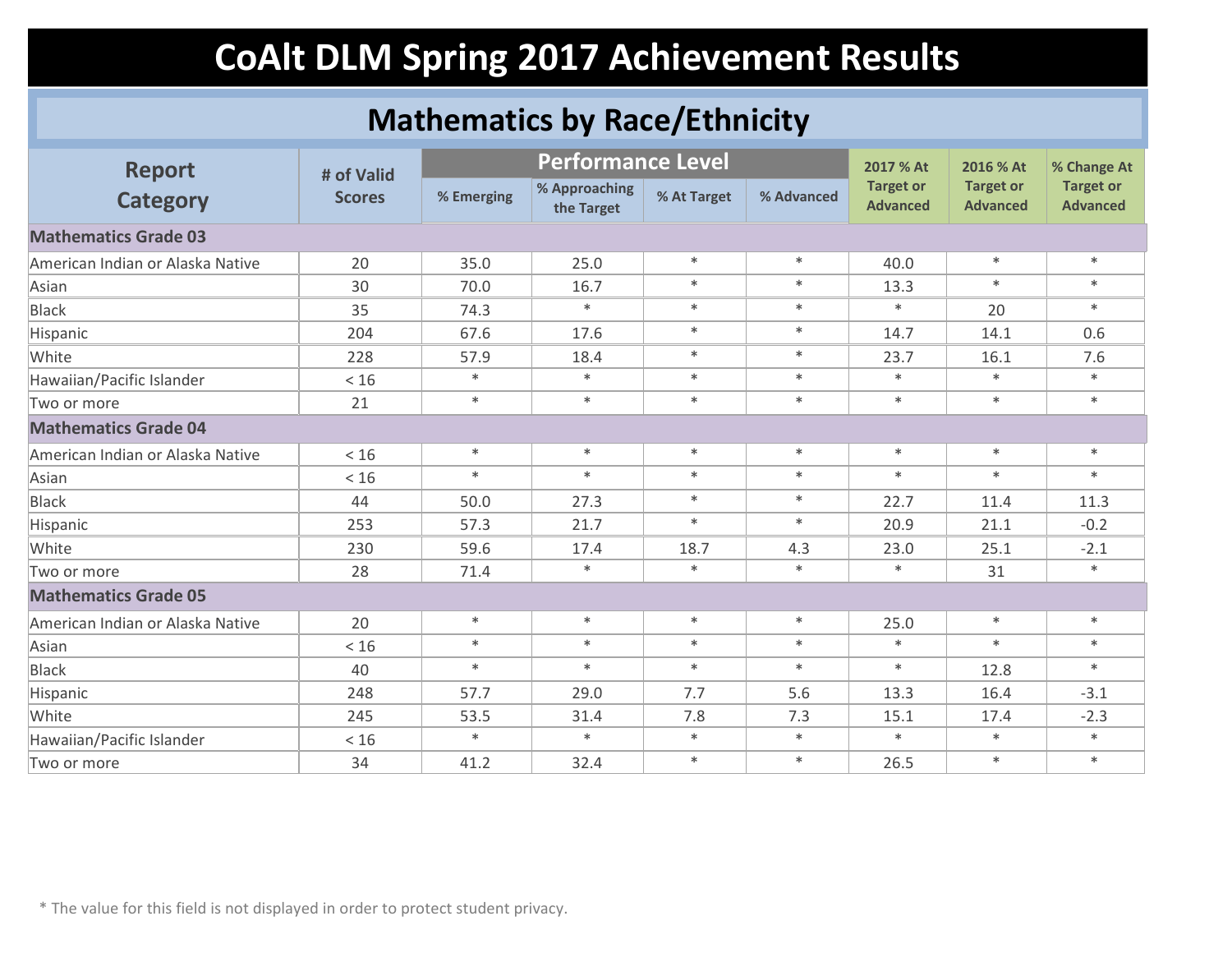### **Mathematics by Race/Ethnicity**

| <b>Report</b>                    | # of Valid    |            | <b>Performance Level</b>    |             |            | 2017 % At                           | 2016 % At                           | % Change At                         |
|----------------------------------|---------------|------------|-----------------------------|-------------|------------|-------------------------------------|-------------------------------------|-------------------------------------|
| <b>Category</b>                  | <b>Scores</b> | % Emerging | % Approaching<br>the Target | % At Target | % Advanced | <b>Target or</b><br><b>Advanced</b> | <b>Target or</b><br><b>Advanced</b> | <b>Target or</b><br><b>Advanced</b> |
| <b>Mathematics Grade 06</b>      |               |            |                             |             |            |                                     |                                     |                                     |
| American Indian or Alaska Native | 25            | 44.0       | 40.0                        | $\ast$      | $\ast$     | 16.0                                | $\ast$                              | $*$                                 |
| Asian                            | 16            | $\ast$     | $\ast$                      | $\ast$      | $\ast$     | $\ast$                              | $\ast$                              | $\ast$                              |
| <b>Black</b>                     | 44            | 61.4       | 25.0                        | $\ast$      | $\ast$     | 13.6                                | 22.4                                | $-8.8$                              |
| Hispanic                         | 232           | 56.0       | 34.5                        | 4.7         | 4.7        | 9.5                                 | 15                                  | $-5.5$                              |
| White                            | 257           | 52.1       | 35.8                        | 8.6         | 3.5        | 12.1                                | 14.9                                | $-2.8$                              |
| Hawaiian/Pacific Islander        | $<16$         | $\ast$     | $\ast$                      | $\ast$      | $\ast$     | $\ast$                              | $\ast$                              | $\ast$                              |
| Two or more                      | 26            | 57.7       | $\ast$                      | $\ast$      | $\ast$     | $\ast$                              | $\ast$                              | $\ast$                              |
| <b>Mathematics Grade 07</b>      |               |            |                             |             |            |                                     |                                     |                                     |
| American Indian or Alaska Native | 30            | $\ast$     | $\ast$                      | $\ast$      | $\ast$     | $\ast$                              | $\ast$                              | $\ast$                              |
| Asian                            | < 16          | $*$        | $\ast$                      | $\ast$      | $\ast$     | $\ast$                              | $\ast$                              | $\ast$                              |
| <b>Black</b>                     | 57            | 71.9       | $\ast$                      | $\ast$      | $\ast$     | $\ast$                              | 8.7                                 | $\ast$                              |
| Hispanic                         | 246           | 66.3       | 26.0                        | $\ast$      | $\ast$     | 7.7                                 | 8.7                                 | $-1.0$                              |
| White                            | 276           | 62.7       | 29.7                        | 5.8         | 1.8        | 7.6                                 | 7.6                                 | 0.0                                 |
| Hawaiian/Pacific Islander        | $<16$         | $\ast$     | $\ast$                      | $\ast$      | $\ast$     | $\ast$                              | $\ast$                              | $\ast$                              |
| Two or more                      | 26            | 61.5       | $\ast$                      | $\ast$      | $\ast$     | $\ast$                              | $\ast$                              | $*$                                 |
| <b>Mathematics Grade 08</b>      |               |            |                             |             |            |                                     |                                     |                                     |
| American Indian or Alaska Native | 26            | 53.8       | 23.1                        | $\ast$      | $\ast$     | 23.1                                | $\ast$                              | $\ast$                              |
| Asian                            | 25            | $\ast$     | $\ast$                      | $\ast$      | $\ast$     | $\ast$                              | $\ast$                              | $*$                                 |
| <b>Black</b>                     | 49            | 40.8       | $\ast$                      | $\ast$      | $\ast$     | $\ast$                              | 23.1                                | $\ast$                              |
| Hispanic                         | 239           | 60.3       | 31.0                        | $\ast$      | $\ast$     | 8.8                                 | 12.2                                | $-3.4$                              |
| White                            | 258           | 53.9       | 33.7                        | $\ast$      | $\ast$     | 12.4                                | 18                                  | $-5.6$                              |
| Hawaiian/Pacific Islander        | $<16$         | $*$        | $\ast$                      | $\ast$      | $\ast$     | $\ast$                              | $\ast$                              | $\ast$                              |
| Two or more                      | 17            | 64.7       | $\ast$                      | $\ast$      | $\ast$     | $\ast$                              | 20                                  | $\ast$                              |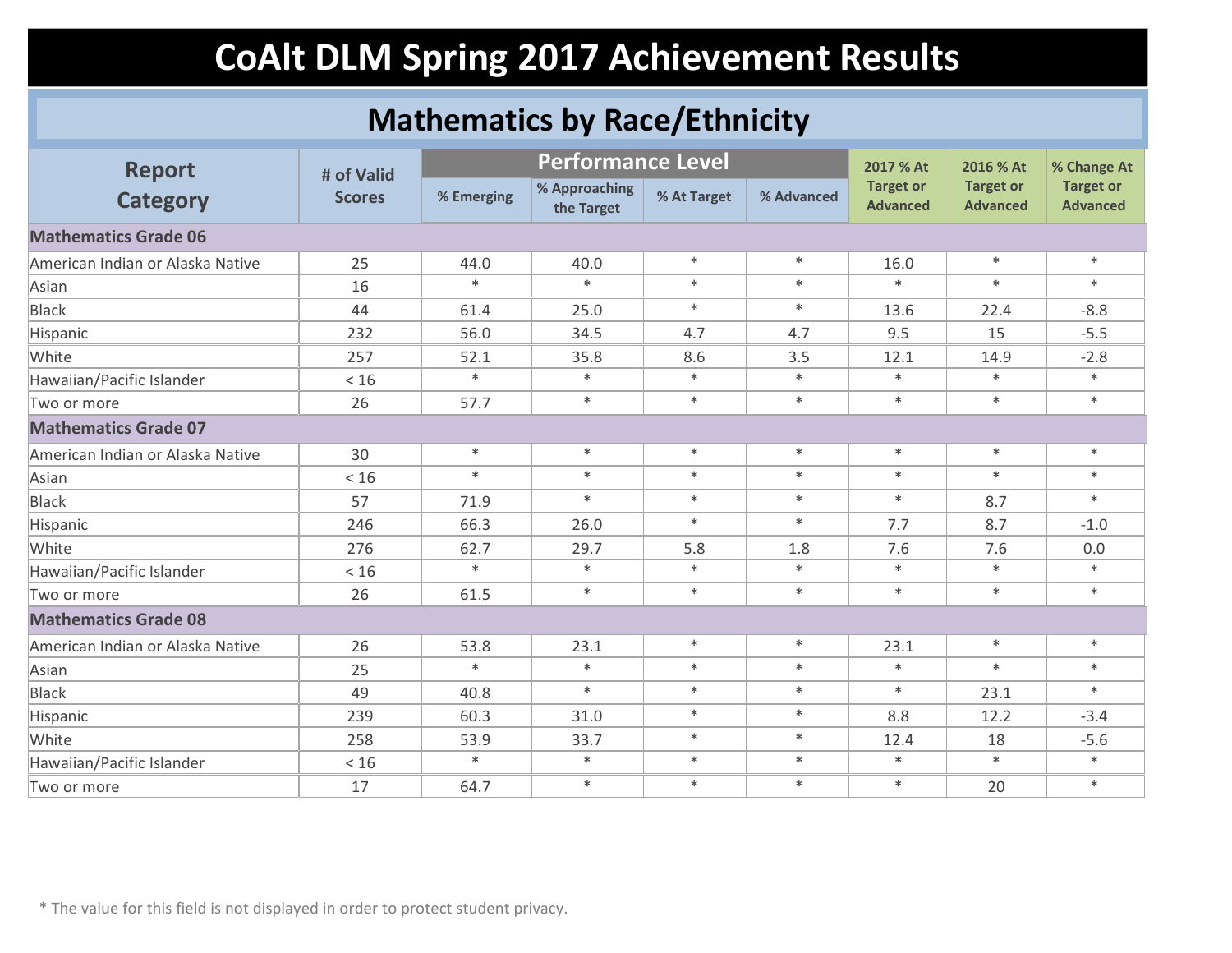### **Mathematics by Race/Ethnicity**

| <b>Report</b>                    | # of Valid    |            | <b>Performance Level</b>    |             |            | 2017 % At                           | 2016 % At                           | % Change At                         |
|----------------------------------|---------------|------------|-----------------------------|-------------|------------|-------------------------------------|-------------------------------------|-------------------------------------|
| <b>Category</b>                  | <b>Scores</b> | % Emerging | % Approaching<br>the Target | % At Target | % Advanced | <b>Target or</b><br><b>Advanced</b> | <b>Target or</b><br><b>Advanced</b> | <b>Target or</b><br><b>Advanced</b> |
| <b>Mathematics Grade 09</b>      |               |            |                             |             |            |                                     |                                     |                                     |
| American Indian or Alaska Native | 25            | 52.0       | $\ast$                      | $\ast$      | $\ast$     | $\ast$                              | $\ast$                              | $\ast$                              |
| Asian                            | < 16          | $\ast$     | $\ast$                      | $\ast$      | $\ast$     | $\ast$                              | $\ast$                              | $\ast$                              |
| <b>Black</b>                     | 39            | 43.6       | 43.6                        | $\ast$      | $\ast$     | 12.8                                | 8.2                                 | 4.6                                 |
| Hispanic                         | 220           | 49.5       | 42.3                        | $\ast$      | $\ast$     | 8.2                                 | 7.8                                 | 0.4                                 |
| White                            | 257           | 42.8       | 47.1                        | $\ast$      | $\ast$     | 10.1                                | 7.7                                 | 2.4                                 |
| Hawaiian/Pacific Islander        | < 16          | $\ast$     | $\ast$                      | $\ast$      | $\ast$     | $\ast$                              | $\ast$                              | $\ast$                              |
| Two or more                      | 21            | 57.1       | $\ast$                      | $\ast$      | $\ast$     | $\ast$                              | $\ast$                              | $\ast$                              |
| <b>Mathematics Grade 10</b>      |               |            |                             |             |            |                                     |                                     |                                     |
| American Indian or Alaska Native | 22            | 54.5       | $\ast$                      | $\ast$      | $\ast$     | $\ast$                              | $\ast$                              | $\ast$                              |
| Asian                            | < 16          | $\ast$     | $\ast$                      | $\ast$      | $\ast$     | $\ast$                              | $\ast$                              | $\ast$                              |
| <b>Black</b>                     | 38            | 63.2       | 21.1                        | $\ast$      | $\ast$     | 15.8                                | $\ast$                              | $*$                                 |
| Hispanic                         | 179           | 57.0       | 31.8                        | $\ast$      | $\ast$     | 11.2                                | 10.3                                | 0.9                                 |
| White                            | 236           | 54.7       | 34.3                        | $\ast$      | $\ast$     | 11.0                                | 11.7                                | $-0.7$                              |
| Hawaiian/Pacific Islander        | < 16          | $\ast$     | $\ast$                      | $\ast$      | $\ast$     | $\ast$                              | $\ast$                              | $*$                                 |
| Two or more                      | 19            | $\ast$     | $\ast$                      | $\ast$      | $\ast$     | $\ast$                              | $\ast$                              | $\ast$                              |
| <b>Mathematics Grade 11</b>      |               |            |                             |             |            |                                     |                                     |                                     |
| American Indian or Alaska Native | 24            | 62.5       | $\ast$                      | $\ast$      | $\ast$     | $\ast$                              | $\ast$                              | $*$                                 |
| Asian                            | < 16          | $\ast$     | $\ast$                      | $\ast$      | $\ast$     | $\ast$                              | $\ast$                              | $\ast$                              |
| <b>Black</b>                     | 22            | 36.4       | $\ast$                      | $\ast$      | $\ast$     | $\ast$                              | $\ast$                              | $*$                                 |
| Hispanic                         | 190           | 65.3       | 31.6                        | $\ast$      | $\ast$     | 3.2                                 | $\ast$                              | $\ast$                              |
| White                            | 213           | 56.3       | 35.7                        | $\ast$      | $\ast$     | 8.0                                 | 4.7                                 | 3.3                                 |
| Hawaiian/Pacific Islander        | < 16          | $\ast$     | $\ast$                      | $\ast$      | $\ast$     | $\ast$                              | $\ast$                              | $\ast$                              |
| Two or more                      | $<16$         | $\ast$     | $\ast$                      | $\ast$      | $\ast$     | $\ast$                              | $\ast$                              | $\ast$                              |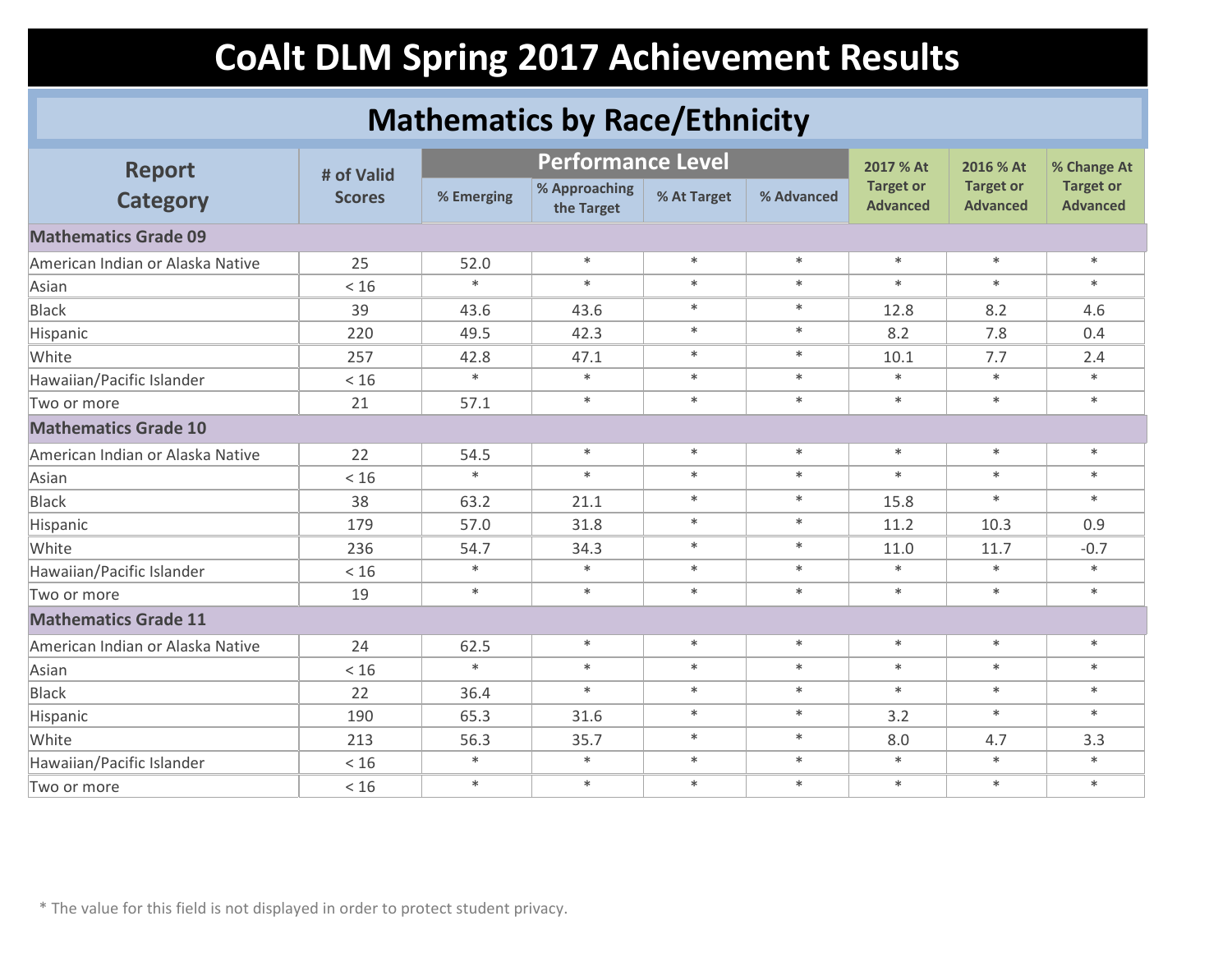### **English Language Arts by Free/Reduced Lunch**

| <b>Report</b>                         | # of Valid    |            | <b>Performance Level</b>    |             |            | 2017 % At                           | 2016 % At                           | % Change At                         |
|---------------------------------------|---------------|------------|-----------------------------|-------------|------------|-------------------------------------|-------------------------------------|-------------------------------------|
| <b>Category</b>                       | <b>Scores</b> | % Emerging | % Approaching<br>the Target | % At Target | % Advanced | <b>Target or</b><br><b>Advanced</b> | <b>Target or</b><br><b>Advanced</b> | <b>Target or</b><br><b>Advanced</b> |
| <b>English Language Arts Grade 03</b> |               |            |                             |             |            |                                     |                                     |                                     |
| Free/Reduced Lunch Eligible           | 332           | 60.2       | 17.8                        | 20.8        | 1.2        | 22.0                                | 18.6                                | 3.4                                 |
| Not Free/Reduced Lunch Eligible       | 207           | 61.4       | 21.7                        | 15.0        | 1.9        | 16.9                                | 13.4                                | 3.5                                 |
| <b>English Language Arts Grade 04</b> |               |            |                             |             |            |                                     |                                     |                                     |
| Free/Reduced Lunch Eligible           | 346           | 52.0       | 24.3                        | 22.5        | 1.2        | 23.7                                | 29.4                                | $-5.7$                              |
| Not Free/Reduced Lunch Eligible       | 238           | 58.8       | 18.5                        | 21.0        | 1.7        | 22.7                                | 25.7                                | $-3.0$                              |
| <b>English Language Arts Grade 05</b> |               |            |                             |             |            |                                     |                                     |                                     |
| Free/Reduced Lunch Eligible           | 364           | 43.1       | 22.5                        | 28.8        | 5.5        | 34.3                                | 36.3                                | $-2.0$                              |
| Not Free/Reduced Lunch Eligible       | 237           | 53.2       | 17.7                        | 25.3        | 3.8        | 29.1                                | 27.1                                | 2.0                                 |
| <b>English Language Arts Grade 06</b> |               |            |                             |             |            |                                     |                                     |                                     |
| Free/Reduced Lunch Eligible           | 341           | 46.3       | 26.4                        | 19.9        | 7.3        | 27.3                                | 31.9                                | $-4.6$                              |
| Not Free/Reduced Lunch Eligible       | 261           | 46.7       | 24.1                        | 23.0        | 6.1        | 29.1                                | 26.7                                | 2.4                                 |
| <b>English Language Arts Grade 07</b> |               |            |                             |             |            |                                     |                                     |                                     |
| Free/Reduced Lunch Eligible           | 389           | 29.6       | 30.6                        | 26.7        | 13.1       | 39.8                                | 38.6                                | 1.2                                 |
| Not Free/Reduced Lunch Eligible       | 260           | 34.6       | 32.7                        | 24.2        | 8.5        | 32.7                                | 31.4                                | 1.3                                 |
| <b>English Language Arts Grade 08</b> |               |            |                             |             |            |                                     |                                     |                                     |
| Free/Reduced Lunch Eligible           | 374           | 30.5       | 24.3                        | 31.6        | 13.6       | 45.2                                | 40.9                                | 4.3                                 |
| Not Free/Reduced Lunch Eligible       | 246           | 46.3       | 23.6                        | 23.2        | 6.9        | 30.1                                | 36.7                                | $-6.6$                              |
| <b>English Language Arts Grade 09</b> |               |            |                             |             |            |                                     |                                     |                                     |
| Free/Reduced Lunch Eligible           | 329           | 27.4       | 37.1                        | 28.9        | 6.7        | 35.6                                | 30.4                                | 5.2                                 |
| Not Free/Reduced Lunch Eligible       | 248           | 36.3       | 33.5                        | 25.4        | 4.8        | 30.2                                | 29.4                                | 0.8                                 |
| <b>English Language Arts Grade 10</b> |               |            |                             |             |            |                                     |                                     |                                     |
| Free/Reduced Lunch Eligible           | 276           | 25.0       | 36.6                        | 33.3        | 5.1        | 38.4                                | 34.1                                | 4.3                                 |
| Not Free/Reduced Lunch Eligible       | 233           | 35.2       | 28.8                        | 31.3        | 4.7        | 36.1                                | 41.2                                | $-5.1$                              |
| <b>English Language Arts Grade 11</b> |               |            |                             |             |            |                                     |                                     |                                     |
| Free/Reduced Lunch Eligible           | 270           | 26.7       | 36.3                        | 34.1        | 3.0        | 37.0                                | 33.3                                | 3.7                                 |
| Not Free/Reduced Lunch Eligible       | 207           | 30.4       | 30.4                        | 33.8        | 5.3        | 39.1                                | 30.9                                | 8.2                                 |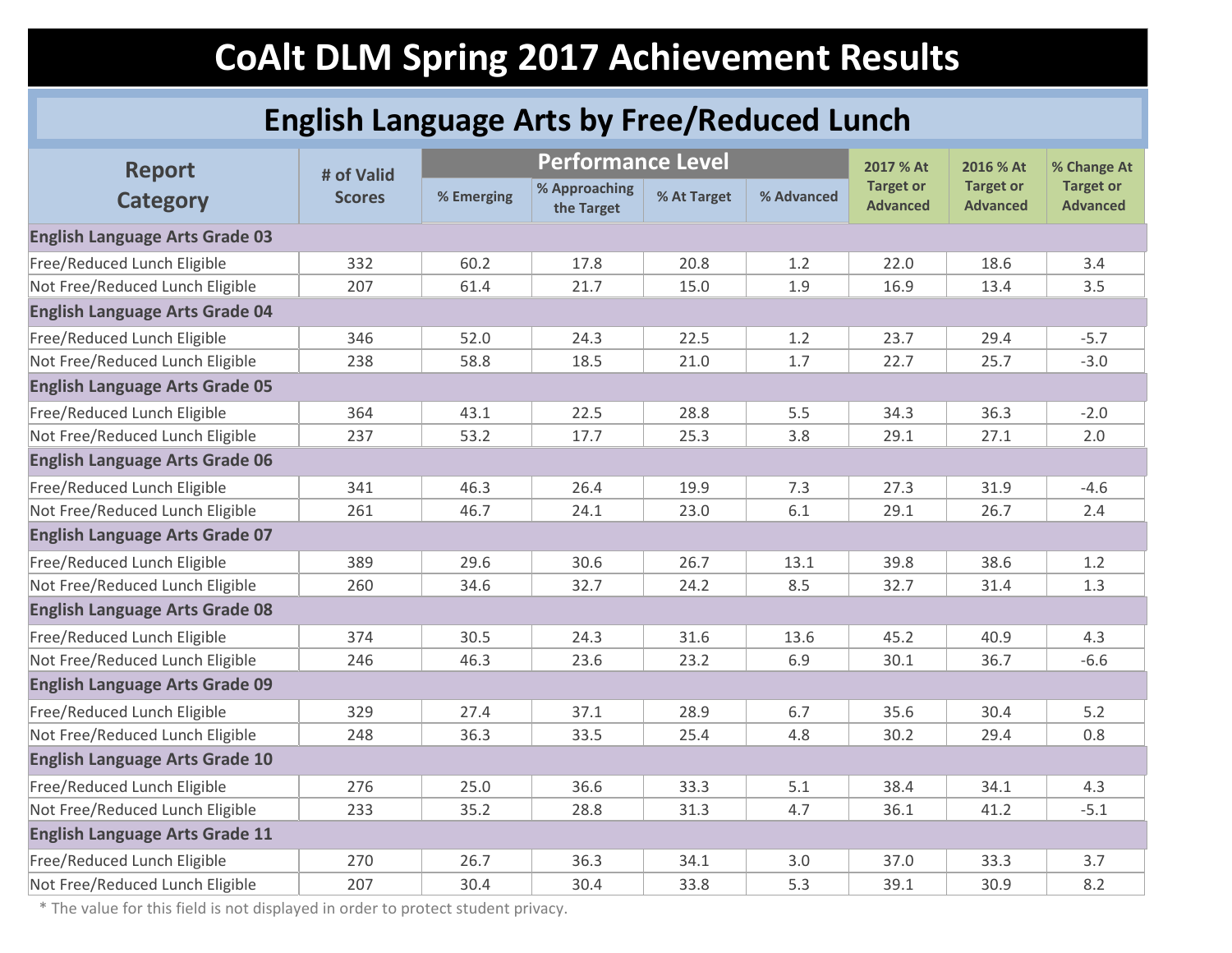### **Mathematics by Free/Reduced Lunch**

| <b>Report</b>                   | # of Valid    |            | <b>Performance Level</b>    |             |            | 2017 % At                           | 2016 % At                           | % Change At                         |
|---------------------------------|---------------|------------|-----------------------------|-------------|------------|-------------------------------------|-------------------------------------|-------------------------------------|
| <b>Category</b>                 | <b>Scores</b> | % Emerging | % Approaching<br>the Target | % At Target | % Advanced | <b>Target or</b><br><b>Advanced</b> | <b>Target or</b><br><b>Advanced</b> | <b>Target or</b><br><b>Advanced</b> |
| <b>Mathematics Grade 03</b>     |               |            |                             |             |            |                                     |                                     |                                     |
| Free/Reduced Lunch Eligible     | 332           | 60.2       | 19.6                        | 18.4        | 1.8        | 20.2                                | 18                                  | 2.2                                 |
| Not Free/Reduced Lunch Eligible | 207           | 67.1       | 15.9                        | 14.5        | 2.4        | 16.9                                | 11                                  | 5.9                                 |
| <b>Mathematics Grade 04</b>     |               |            |                             |             |            |                                     |                                     |                                     |
| Free/Reduced Lunch Eligible     | 346           | 53.8       | 23.4                        | 20.5        | 2.3        | 22.8                                | 25.7                                | $-2.9$                              |
| Not Free/Reduced Lunch Eligible | 237           | 63.7       | 15.6                        | 17.3        | 3.4        | 20.7                                | 17.7                                | 3.0                                 |
| <b>Mathematics Grade 05</b>     |               |            |                             |             |            |                                     |                                     |                                     |
| Free/Reduced Lunch Eligible     | 365           | 54.5       | 28.2                        | 10.1        | 7.1        | 17.3                                | 18.9                                | $-1.6$                              |
| Not Free/Reduced Lunch Eligible | 235           | 62.1       | 26.8                        | 6.0         | 5.1        | 11.1                                | 13.3                                | $-2.2$                              |
| <b>Mathematics Grade 06</b>     |               |            |                             |             |            |                                     |                                     |                                     |
| Free/Reduced Lunch Eligible     | 343           | 52.8       | 35.3                        | 7.3         | 4.7        | 12.0                                | 16.2                                | $-4.2$                              |
| Not Free/Reduced Lunch Eligible | 261           | 58.2       | 30.7                        | 7.3         | 3.8        | 11.1                                | 13.7                                | $-2.6$                              |
| <b>Mathematics Grade 07</b>     |               |            |                             |             |            |                                     |                                     |                                     |
| Free/Reduced Lunch Eligible     | 389           | 61.4       | 31.1                        | 5.4         | 2.1        | 7.5                                 | 9.9                                 | $-2.4$                              |
| Not Free/Reduced Lunch Eligible | 260           | 70.0       | 23.5                        | 4.6         | 1.9        | 6.5                                 | 6.9                                 | $-0.4$                              |
| <b>Mathematics Grade 08</b>     |               |            |                             |             |            |                                     |                                     |                                     |
| Free/Reduced Lunch Eligible     | 372           | 50.3       | 36.8                        | $\ast$      | $\ast$     | 12.9                                | 17.6                                | $-4.7$                              |
| Not Free/Reduced Lunch Eligible | 245           | 64.1       | 27.3                        | $\ast$      | $\ast$     | 8.6                                 | 14.8                                | $-6.2$                              |
| <b>Mathematics Grade 09</b>     |               |            |                             |             |            |                                     |                                     |                                     |
| Free/Reduced Lunch Eligible     | 329           | 45.6       | 45.9                        | $\ast$      | $\ast$     | 8.5                                 | 7.3                                 | 1.2                                 |
| Not Free/Reduced Lunch Eligible | 246           | 49.2       | 39.4                        | $\ast$      | $\ast$     | 11.4                                | 8.8                                 | 2.6                                 |
| <b>Mathematics Grade 10</b>     |               |            |                             |             |            |                                     |                                     |                                     |
| Free/Reduced Lunch Eligible     | 275           | 57.1       | 30.2                        | $\ast$      | $\ast$     | 12.7                                | 10.2                                | 2.5                                 |
| Not Free/Reduced Lunch Eligible | 234           | 56.8       | 33.3                        | $\ast$      | $\ast$     | 9.8                                 | 11.6                                | $-1.8$                              |
| <b>Mathematics Grade 11</b>     |               |            |                             |             |            |                                     |                                     |                                     |
| Free/Reduced Lunch Eligible     | 267           | 59.9       | 36.0                        | $\ast$      | $\ast$     | 4.1                                 | 6.1                                 | $-2.0$                              |
| Not Free/Reduced Lunch Eligible | 204           | 61.3       | 30.9                        | $\ast$      | $\ast$     | 7.8                                 | 2.6                                 | 5.2                                 |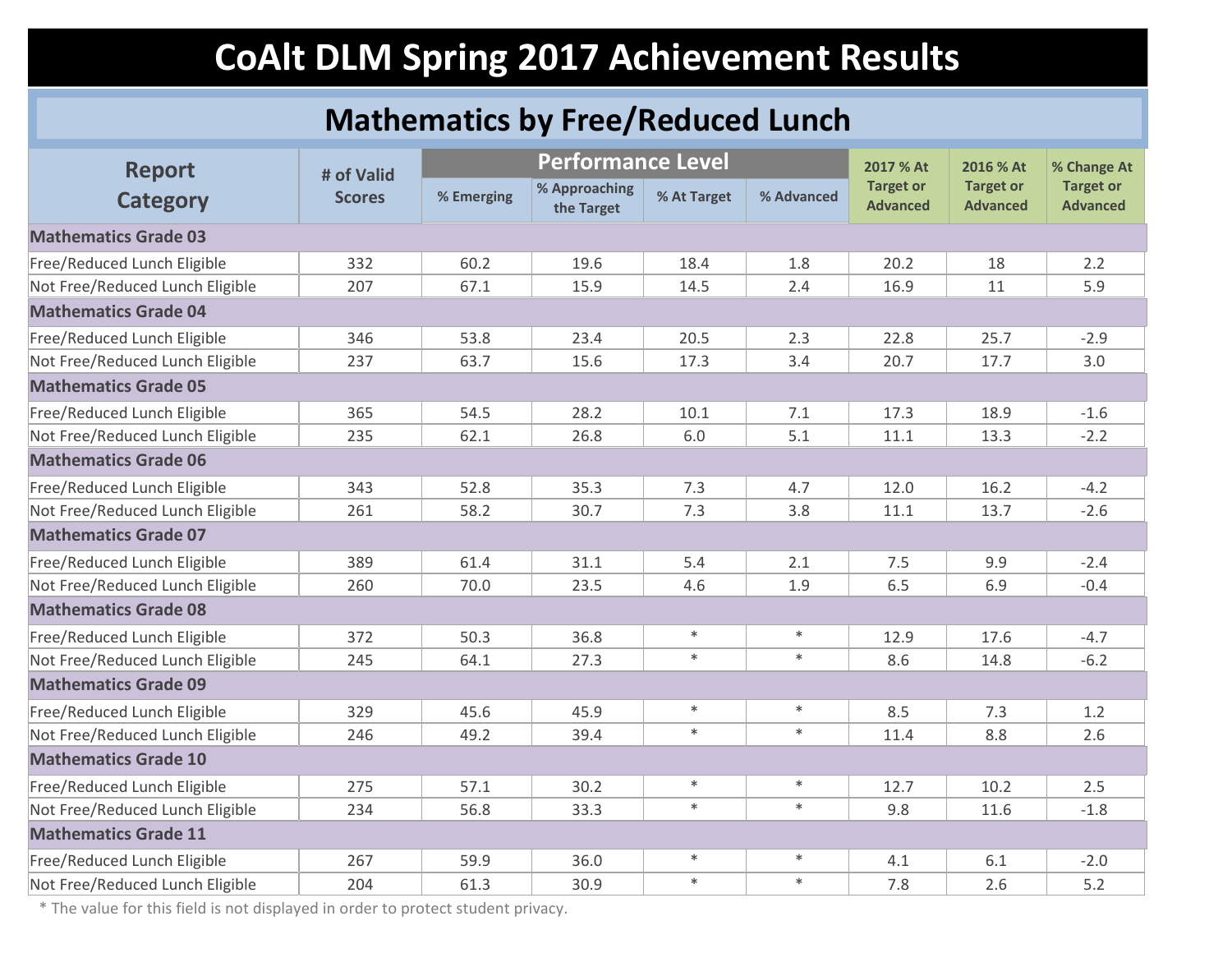### **English Language Arts by Program**

| <b>Report</b>                         | # of Valid    |            | <b>Performance Level</b>    |             |            | 2017 % At                           | 2016 % At                           | % Change At                         |
|---------------------------------------|---------------|------------|-----------------------------|-------------|------------|-------------------------------------|-------------------------------------|-------------------------------------|
| <b>Category</b>                       | <b>Scores</b> | % Emerging | % Approaching<br>the Target | % At Target | % Advanced | <b>Target or</b><br><b>Advanced</b> | <b>Target or</b><br><b>Advanced</b> | <b>Target or</b><br><b>Advanced</b> |
| <b>English Language Arts Grade 03</b> |               |            |                             |             |            |                                     |                                     |                                     |
| Title 1                               | 293           | 63.5       | 18.4                        | $\ast$      | $\ast$     | 18.1                                | 15.7                                | 2.4                                 |
| <b>English Language Arts Grade 04</b> |               |            |                             |             |            |                                     |                                     |                                     |
| Title 1                               | 308           | 55.2       | 23.4                        | $\ast$      | $\ast$     | 21.4                                | 26.6                                | $-5.2$                              |
| <b>English Language Arts Grade 05</b> |               |            |                             |             |            |                                     |                                     |                                     |
| Title 1                               | 332           | 48.8       | 22.3                        | 24.1        | 4.8        | 28.9                                | 30.5                                | $-1.6$                              |
| <b>English Language Arts Grade 06</b> |               |            |                             |             |            |                                     |                                     |                                     |
| Title 1                               | 172           | 47.7       | 29.7                        | 17.4        | 5.2        | 22.7                                | 25.7                                | $-3.0$                              |
| <b>English Language Arts Grade 07</b> |               |            |                             |             |            |                                     |                                     |                                     |
| Title 1                               | 200           | 32.0       | 35.5                        | 23.0        | 9.5        | 32.5                                | 38.3                                | $-5.8$                              |
| <b>English Language Arts Grade 08</b> |               |            |                             |             |            |                                     |                                     |                                     |
| Title 1                               | 177           | 31.6       | 27.7                        | 29.9        | 10.7       | 40.7                                | 38.1                                | 2.6                                 |
| <b>English Language Arts Grade 09</b> |               |            |                             |             |            |                                     |                                     |                                     |
| Title 1                               | 63            | 31.7       | 36.5                        | 23.8        | 7.9        | 31.7                                | 29.6                                | 2.1                                 |
| <b>English Language Arts Grade 10</b> |               |            |                             |             |            |                                     |                                     |                                     |
| Title 1                               | 54            | 25.9       | 44.4                        | 22.2        | 7.4        | 29.6                                | 29.1                                | 0.5                                 |
| <b>English Language Arts Grade 11</b> |               |            |                             |             |            |                                     |                                     |                                     |
| Title 1                               | 52            | 42.3       | 25.0                        | $\ast$      | $\ast$     | 32.7                                | 31.9                                | 0.8                                 |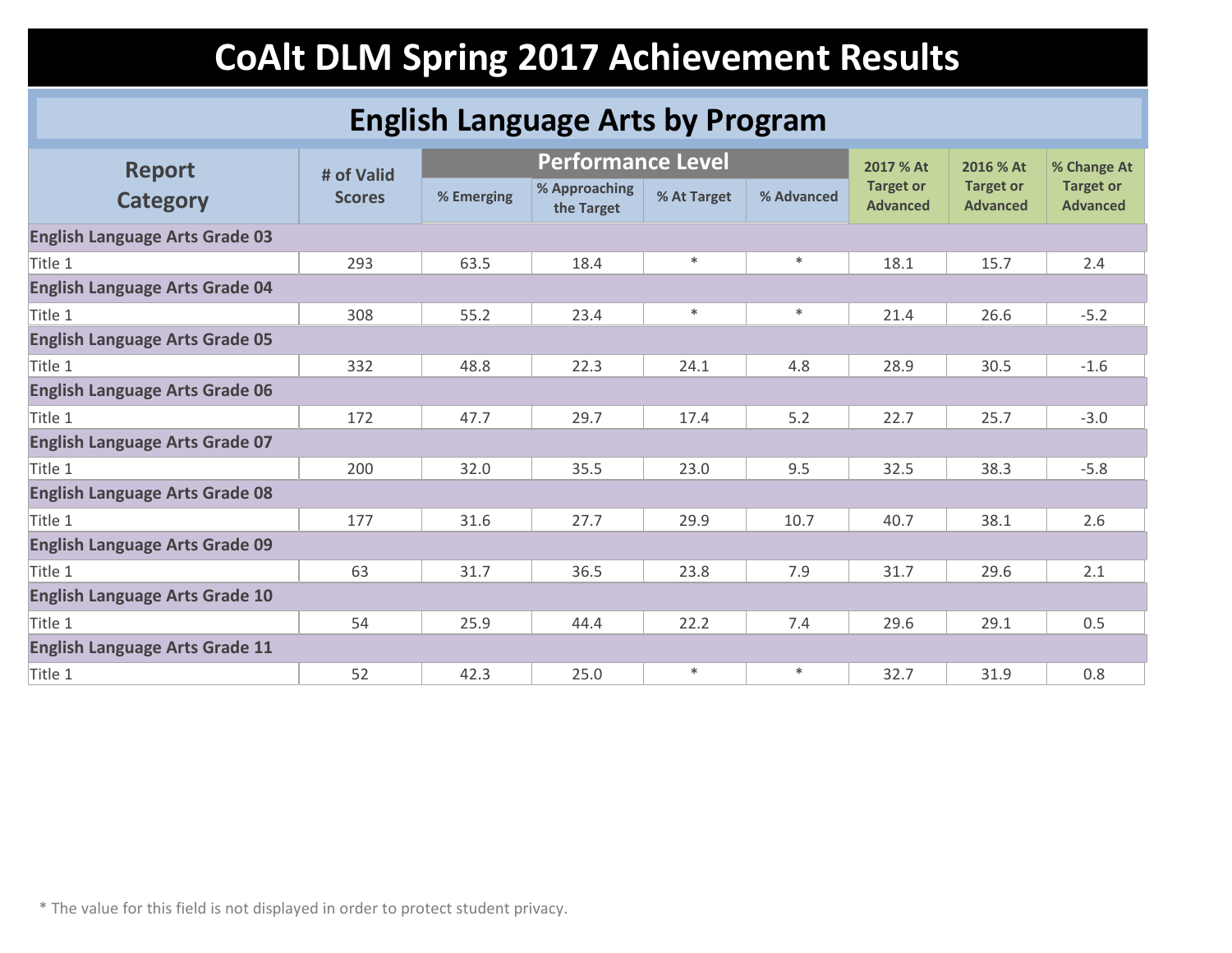#### **Mathematics by Program**

| <b>Report</b>               | # of Valid    | <b>Performance Level</b> |                             |             |            | 2017 % At                           | 2016 % At                           | % Change At                         |
|-----------------------------|---------------|--------------------------|-----------------------------|-------------|------------|-------------------------------------|-------------------------------------|-------------------------------------|
| <b>Category</b>             | <b>Scores</b> | % Emerging               | % Approaching<br>the Target | % At Target | % Advanced | <b>Target or</b><br><b>Advanced</b> | <b>Target or</b><br><b>Advanced</b> | <b>Target or</b><br><b>Advanced</b> |
| <b>Mathematics Grade 03</b> |               |                          |                             |             |            |                                     |                                     |                                     |
| Title 1                     | 293           | 64.5                     | 17.7                        | 16.4        | 1.4        | 17.7                                | 15.4                                | 2.3                                 |
| <b>Mathematics Grade 04</b> |               |                          |                             |             |            |                                     |                                     |                                     |
| Title 1                     | 309           | 55.3                     | 24.6                        | 18.4        | 1.6        | 20.1                                | 22.2                                | $-2.1$                              |
| <b>Mathematics Grade 05</b> |               |                          |                             |             |            |                                     |                                     |                                     |
| Title 1                     | 333           | 58.6                     | 26.1                        | 10.2        | 5.1        | 15.3                                | 15.6                                | $-0.3$                              |
| <b>Mathematics Grade 06</b> |               |                          |                             |             |            |                                     |                                     |                                     |
| Title 1                     | 172           | 55.8                     | 32.6                        | 8.1         | 3.5        | 11.6                                | 15.6                                | $-4.0$                              |
| <b>Mathematics Grade 07</b> |               |                          |                             |             |            |                                     |                                     |                                     |
| Title 1                     | 199           | 64.3                     | 27.1                        | 6.0         | 2.5        | 8.5                                 | 12.8                                | $-4.3$                              |
| <b>Mathematics Grade 08</b> |               |                          |                             |             |            |                                     |                                     |                                     |
| Title 1                     | 175           | 54.3                     | 34.3                        | $\ast$      | $\ast$     | 11.4                                | 14.3                                | $-2.9$                              |
| <b>Mathematics Grade 09</b> |               |                          |                             |             |            |                                     |                                     |                                     |
| Title 1                     | 63            | 46.0                     | 41.3                        | $\ast$      | $\ast$     | 12.7                                | 7.2                                 | 5.5                                 |
| <b>Mathematics Grade 10</b> |               |                          |                             |             |            |                                     |                                     |                                     |
| Title 1                     | 54            | 53.7                     | 37.0                        | $\ast$      | $\ast$     | 9.3                                 | $\ast$                              | $*$                                 |
| <b>Mathematics Grade 11</b> |               |                          |                             |             |            |                                     |                                     |                                     |
| Title 1                     | 51            | 72.5                     | $\ast$                      | $\ast$      | $\ast$     | $\ast$                              | $\ast$                              | $*$                                 |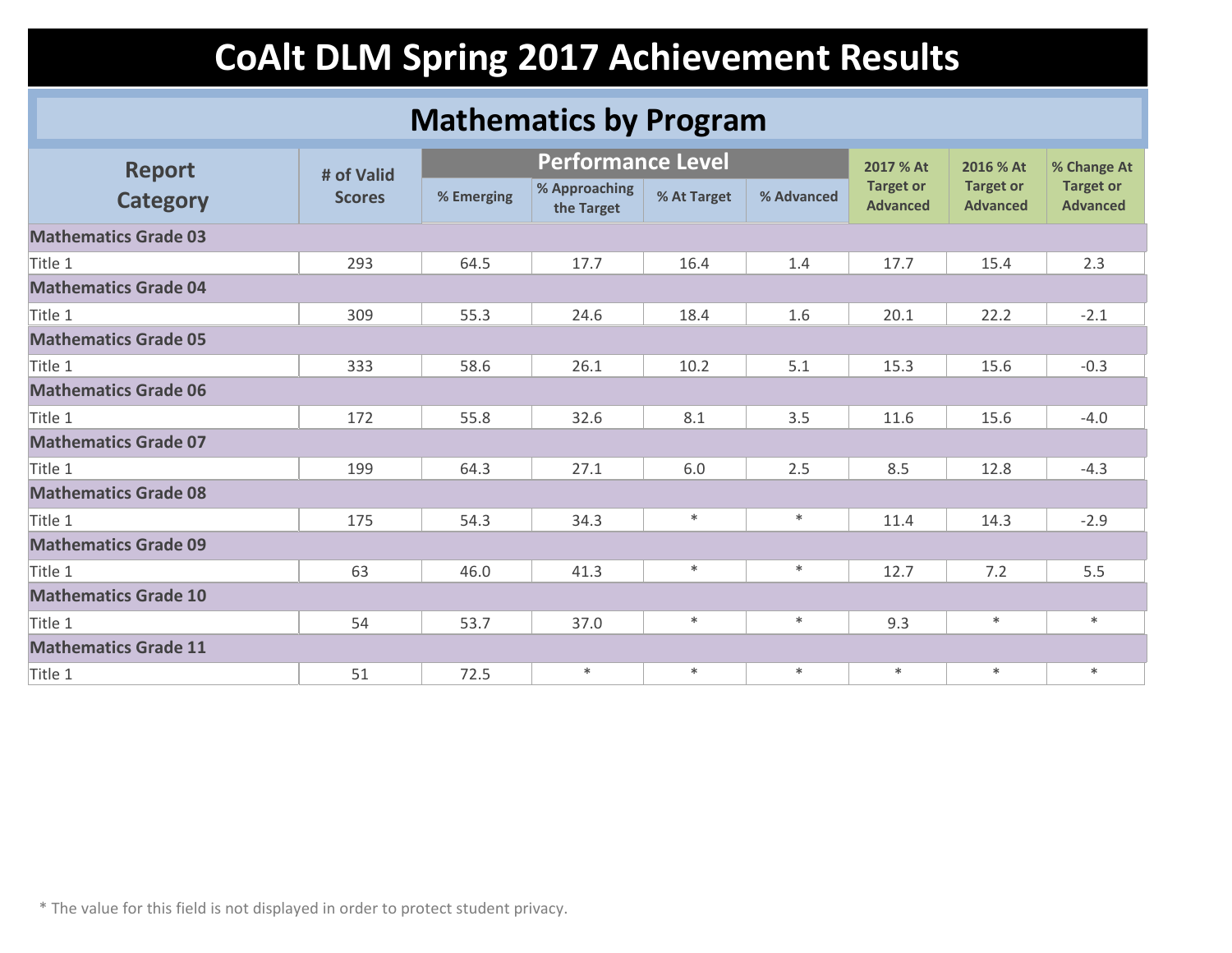### **English Language Arts by Language Proficiency**

| <b>Report</b>                         | # of Valid    |            | <b>Performance Level</b>    |             |            | 2017 % At                           | 2016 % At<br><b>Target or</b><br><b>Advanced</b> | % Change At<br><b>Target or</b><br><b>Advanced</b> |
|---------------------------------------|---------------|------------|-----------------------------|-------------|------------|-------------------------------------|--------------------------------------------------|----------------------------------------------------|
| <b>Category</b>                       | <b>Scores</b> | % Emerging | % Approaching<br>the Target | % At Target | % Advanced | <b>Target or</b><br><b>Advanced</b> |                                                  |                                                    |
| <b>English Language Arts Grade 03</b> |               |            |                             |             |            |                                     |                                                  |                                                    |
| Not English Proficient                | 101           | 71.3       | 12.9                        | $\ast$      | $\ast$     | 15.8                                | 9.4                                              | 6.4                                                |
| Limited English Proficient            | 18            | 55.6       | 22.2                        | $\ast$      | $\ast$     | 22.2                                | $\ast$                                           | $*$                                                |
| Fluent English Proficient             | < 16          | $\ast$     | $\ast$                      | $\ast$      | $\ast$     | $\ast$                              | $\ast$                                           | $\ast$                                             |
| PHLOTE/FELL/NA                        | 415           | $\ast$     | $\ast$                      | $\ast$      | $\ast$     | $\ast$                              | 17.9                                             | $\ast$                                             |
| Not Indicated                         | < 16          | $\ast$     | $\ast$                      | $\ast$      | $\ast$     | $\ast$                              | <b>NA</b>                                        | $\ast$                                             |
| <b>English Language Arts Grade 04</b> |               |            |                             |             |            |                                     |                                                  |                                                    |
| Not English Proficient                | 113           | 62.8       | 24.8                        | $\ast$      | $\ast$     | 12.4                                | 14.4                                             | $-2.0$                                             |
| Limited English Proficient            | < 16          | $\ast$     | $\ast$                      | $\ast$      | $\ast$     | $\ast$                              | $\ast$                                           | $\ast$                                             |
| Fluent English Proficient             | < 16          | $\ast$     | $\ast$                      | $\ast$      | $\ast$     | $\ast$                              | $\ast$                                           | $\ast$                                             |
| PHLOTE/FELL/NA                        | 446           | 52.2       | 21.3                        | $\ast$      | $\ast$     | 26.5                                | 30.3                                             | $-3.8$                                             |
| Not Indicated                         | < 16          | $\ast$     | $\ast$                      | $\ast$      | $\ast$     | $\ast$                              | <b>NA</b>                                        | $\ast$                                             |
| <b>English Language Arts Grade 05</b> |               |            |                             |             |            |                                     |                                                  |                                                    |
| Not English Proficient                | 94            | 58.5       | 22.3                        | $\ast$      | $\ast$     | 19.1                                | 23.9                                             | $-4.8$                                             |
| Limited English Proficient            | 23            | 26.1       | 26.1                        | $\ast$      | $\ast$     | 47.8                                | $\ast$                                           | $\ast$                                             |
| Fluent English Proficient             | < 16          | $\ast$     | $\ast$                      | $\ast$      | $\ast$     | $\ast$                              | $\ast$                                           | $\ast$                                             |
| PHLOTE/FELL/NA                        | 476           | $\ast$     | $\ast$                      | $\ast$      | $\ast$     | $\ast$                              | 33.8                                             | $\ast$                                             |
| Not Indicated                         | < 16          | $\ast$     | $\ast$                      | $\ast$      | $\ast$     | $\ast$                              | <b>NA</b>                                        | $*$                                                |
| <b>English Language Arts Grade 06</b> |               |            |                             |             |            |                                     |                                                  |                                                    |
| Not English Proficient                | 114           | 56.1       | 23.7                        | 15.8        | 4.4        | 20.2                                | 15.1                                             | 5.1                                                |
| Limited English Proficient            | < 16          | $\ast$     | $\ast$                      | $\ast$      | $\ast$     | $\ast$                              | $\ast$                                           | $\ast$                                             |
| Fluent English Proficient             | $<16$         | $\ast$     | $\ast$                      | $\ast$      | $\ast$     | $\ast$                              | $\ast$                                           | $\ast$                                             |
| PHLOTE/FELL/NA                        | 456           | 43.4       | 26.8                        | 22.8        | 7.0        | 29.8                                | 31.8                                             | $-2.0$                                             |
| Not Indicated                         | < 16          | $\ast$     | $\ast$                      | $\ast$      | $\ast$     | $\ast$                              | <b>NA</b>                                        | $\ast$                                             |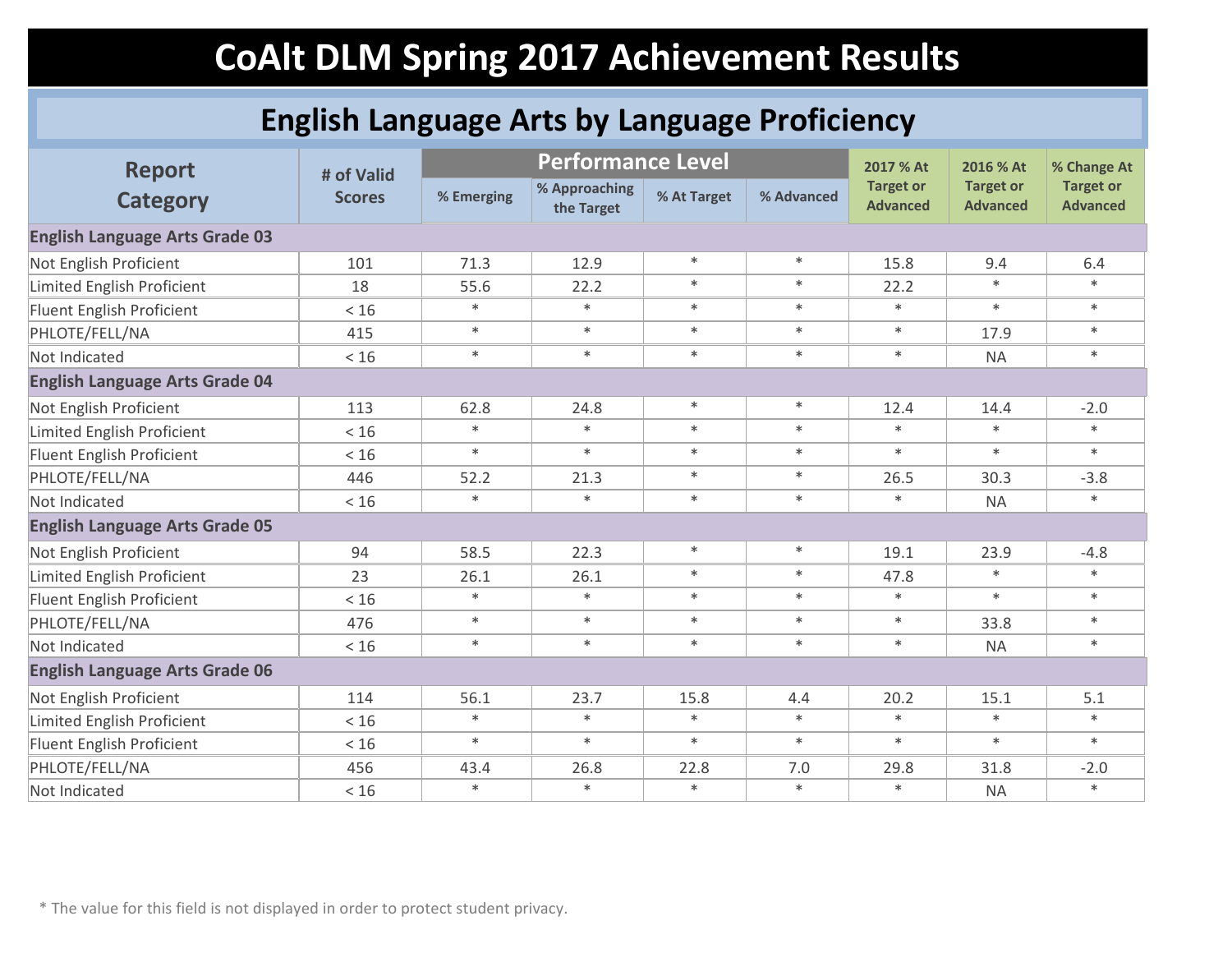### **English Language Arts by Language Proficiency**

| <b>Report</b>                         | # of Valid    | <b>Performance Level</b> |                             |             |            | 2017 % At                           | 2016 % At                           | % Change At                         |
|---------------------------------------|---------------|--------------------------|-----------------------------|-------------|------------|-------------------------------------|-------------------------------------|-------------------------------------|
| <b>Category</b>                       | <b>Scores</b> | % Emerging               | % Approaching<br>the Target | % At Target | % Advanced | <b>Target or</b><br><b>Advanced</b> | <b>Target or</b><br><b>Advanced</b> | <b>Target or</b><br><b>Advanced</b> |
| <b>English Language Arts Grade 07</b> |               |                          |                             |             |            |                                     |                                     |                                     |
| Not English Proficient                | 94            | 38.3                     | 38.3                        | 18.1        | 5.3        | 23.4                                | 24.3                                | $-0.9$                              |
| Limited English Proficient            | 18            | $\ast$                   | $\ast$                      | $\ast$      | $\ast$     | 50.0                                | $\ast$                              | $*$                                 |
| Fluent English Proficient             | < 16          | $\ast$                   | $\ast$                      | $\ast$      | $\ast$     | $\ast$                              | $\ast$                              | $\ast$                              |
| PHLOTE/FELL/NA                        | 517           | 30.2                     | 30.4                        | 27.1        | 12.4       | 39.5                                | 38                                  | 1.5                                 |
| Not Indicated                         | < 16          | $\ast$                   | $\ast$                      | $\ast$      | $\ast$     | $\ast$                              | <b>NA</b>                           | $\ast$                              |
| <b>English Language Arts Grade 08</b> |               |                          |                             |             |            |                                     |                                     |                                     |
| Not English Proficient                | 109           | 44.0                     | 28.4                        | 22.9        | 4.6        | 27.5                                | 29.9                                | $-2.4$                              |
| Limited English Proficient            | 18            | $\ast$                   | $\ast$                      | 50.0        | 22.2       | 72.2                                | $\ast$                              | $\ast$                              |
| Fluent English Proficient             | 16            | $\ast$                   | $\ast$                      | $\ast$      | $\ast$     | $\ast$                              | $\ast$                              | $\ast$                              |
| PHLOTE/FELL/NA                        | 471           | 35.9                     | 23.1                        | $\ast$      | $\ast$     | 41.0                                | 41.4                                | $-0.4$                              |
| Not Indicated                         | < 16          | $\ast$                   | $\ast$                      | $\ast$      | $\ast$     | $\ast$                              | <b>NA</b>                           | $\ast$                              |
| <b>English Language Arts Grade 09</b> |               |                          |                             |             |            |                                     |                                     |                                     |
| Not English Proficient                | 82            | 40.2                     | 37.8                        | $\ast$      | $\ast$     | 22.0                                | 21.5                                | 0.5                                 |
| Limited English Proficient            | < 16          | $\ast$                   | $\ast$                      | $\ast$      | $\ast$     | $\ast$                              | $\ast$                              | $\ast$                              |
| Fluent English Proficient             | 21            | 28.6                     | 47.6                        | $\ast$      | $\ast$     | 23.8                                | $\ast$                              | $*$                                 |
| PHLOTE/FELL/NA                        | 452           | 30.1                     | 34.7                        | 29.2        | 6.0        | 35.2                                | 31.3                                | 3.9                                 |
| Not Indicated                         | < 16          | $\ast$                   | $\ast$                      | $\ast$      | $\ast$     | $\ast$                              | <b>NA</b>                           | $\ast$                              |
| <b>English Language Arts Grade 10</b> |               |                          |                             |             |            |                                     |                                     |                                     |
| Not English Proficient                | 69            | 27.5                     | 40.6                        | $\ast$      | $\ast$     | 31.9                                | 18.2                                | 13.7                                |
| Limited English Proficient            | < 16          | $\ast$                   | $\ast$                      | $\ast$      | $\ast$     | $\ast$                              | $\ast$                              | $\ast$                              |
| Fluent English Proficient             | 19            | 26.3                     | 21.1                        | $\ast$      | $\ast$     | 52.6                                | $\ast$                              | $\ast$                              |
| PHLOTE/FELL/NA                        | 401           | 30.4                     | 31.7                        | $\ast$      | $\ast$     | 37.9                                | 41.6                                | $-3.7$                              |
| Not Indicated                         | < 16          | $\ast$                   | $\ast$                      | $\ast$      | $\ast$     | $\ast$                              | <b>NA</b>                           | $\ast$                              |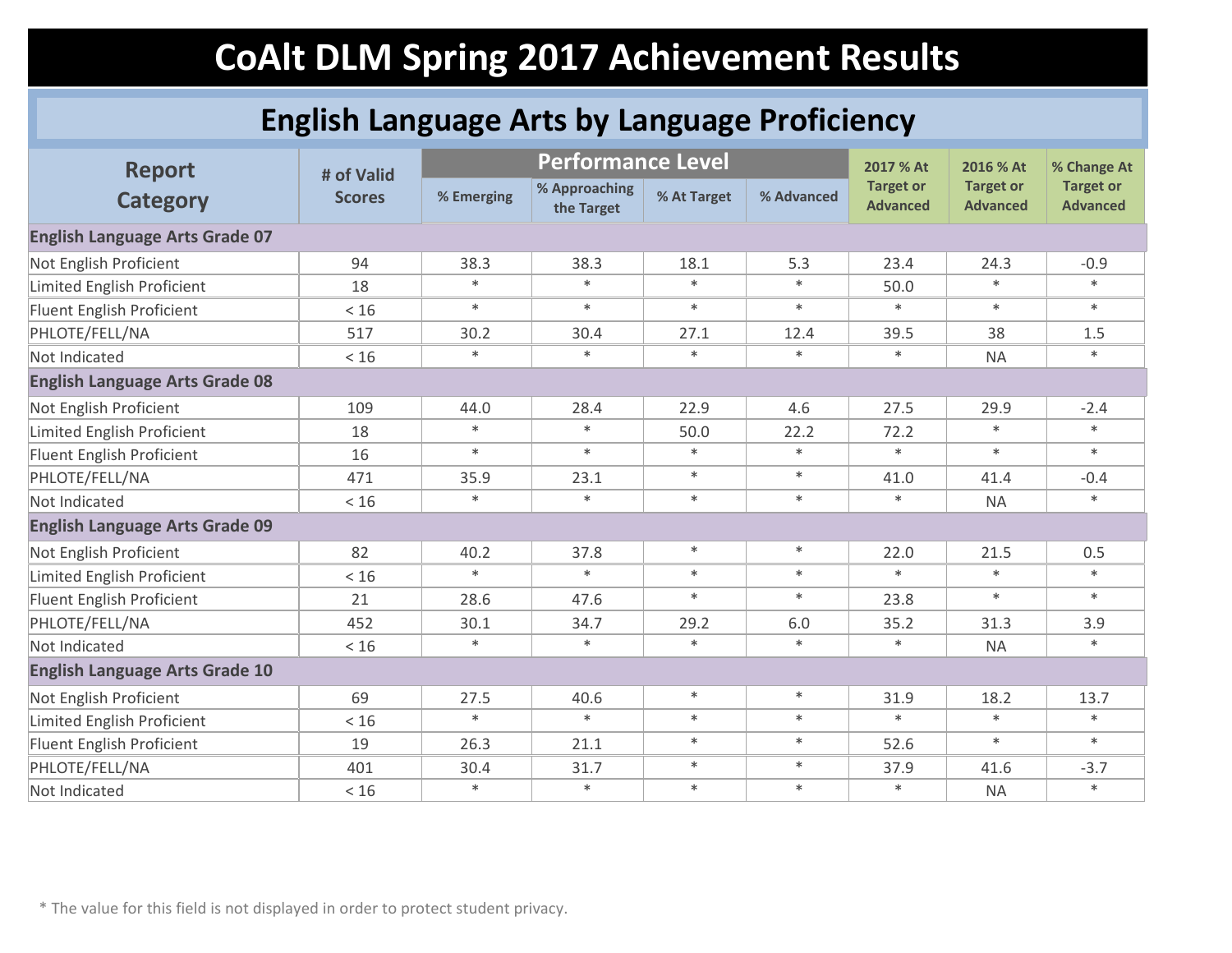### **English Language Arts by Language Proficiency**

| <b>Report</b>                         | # of Valid    |            | <b>Performance Level</b>    | 2017 % At   | 2016 % At  | % Change At                         |                                     |                                     |
|---------------------------------------|---------------|------------|-----------------------------|-------------|------------|-------------------------------------|-------------------------------------|-------------------------------------|
| <b>Category</b>                       | <b>Scores</b> | % Emerging | % Approaching<br>the Target | % At Target | % Advanced | <b>Target or</b><br><b>Advanced</b> | <b>Target or</b><br><b>Advanced</b> | <b>Target or</b><br><b>Advanced</b> |
| <b>English Language Arts Grade 11</b> |               |            |                             |             |            |                                     |                                     |                                     |
| Not English Proficient                | 76            | 44.7       | 31.6                        | $\ast$      | $\ast$     | 23.7                                | 25                                  | $-1.3$                              |
| Limited English Proficient            | < 16          | $*$        | $*$                         | $\ast$      | $\ast$     | $*$                                 | $*$                                 | $\ast$                              |
| Fluent English Proficient             | 17            | $*$        | $*$                         | $\ast$      | $\ast$     | $*$                                 | $\ast$                              | $*$                                 |
| PHLOTE/FELL/NA                        | 369           | 26.3       | 32.5                        | $\ast$      | $\ast$     | 41.2                                | 32.4                                | 8.8                                 |
| Not Indicated                         | < 16          | $*$        | $*$                         | $\ast$      | $\ast$     | $*$                                 | <b>NA</b>                           | $*$                                 |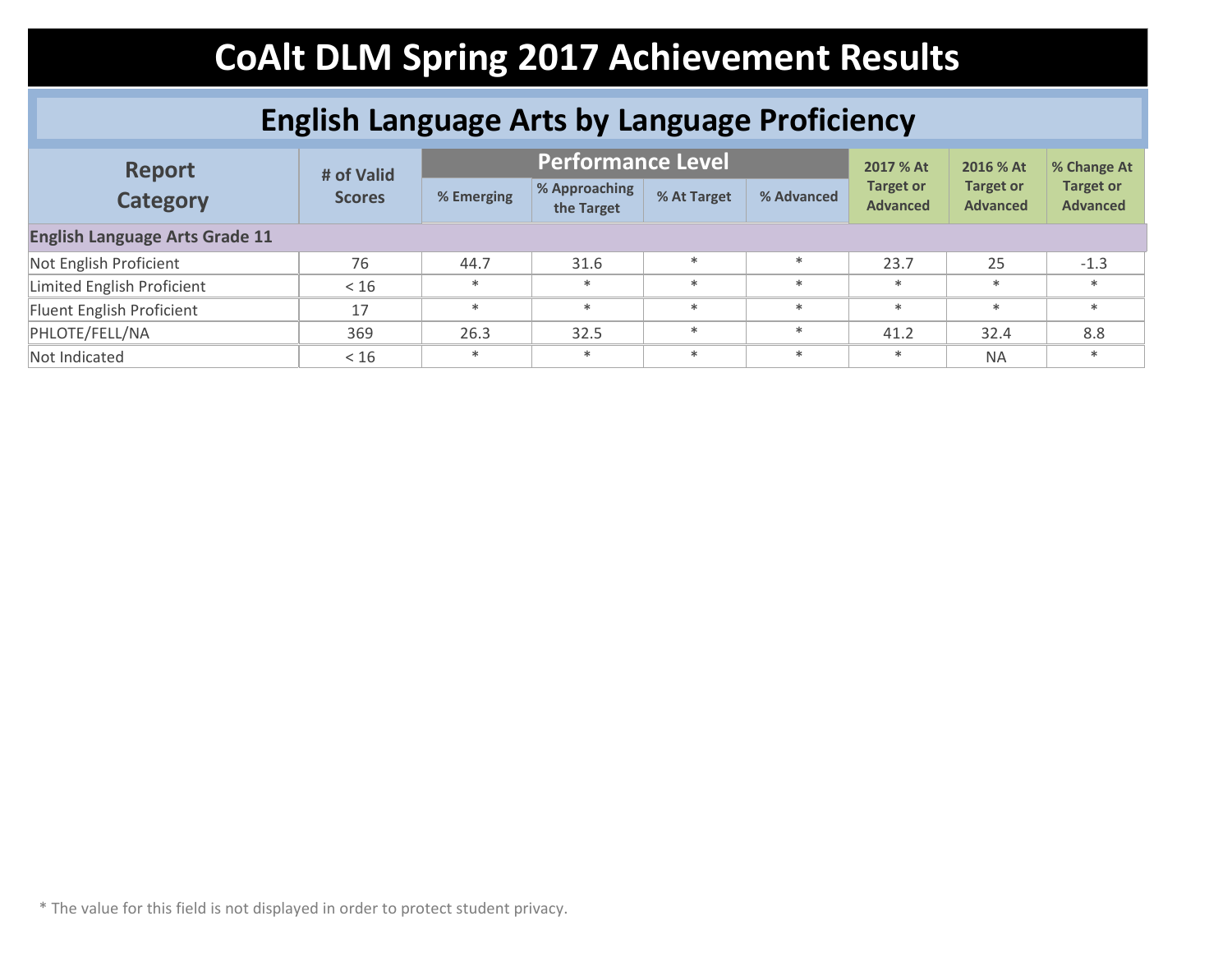#### **Mathematics by Language Proficiency**

| <b>Report</b>                     | # of Valid    | <b>Performance Level</b> |                             |             |            | 2017 % At                           | 2016 % At                           | % Change At                         |
|-----------------------------------|---------------|--------------------------|-----------------------------|-------------|------------|-------------------------------------|-------------------------------------|-------------------------------------|
| <b>Category</b>                   | <b>Scores</b> | % Emerging               | % Approaching<br>the Target | % At Target | % Advanced | <b>Target or</b><br><b>Advanced</b> | <b>Target or</b><br><b>Advanced</b> | <b>Target or</b><br><b>Advanced</b> |
| <b>Mathematics Grade 03</b>       |               |                          |                             |             |            |                                     |                                     |                                     |
| Not English Proficient            | 101           | 68.3                     | 20.8                        | $\ast$      | $\ast$     | 10.9                                | $\ast$                              | $\ast$                              |
| <b>Limited English Proficient</b> | 18            | 66.7                     | $\ast$                      | $\ast$      | $\ast$     | $\ast$                              | $\ast$                              | $\ast$                              |
| Fluent English Proficient         | < 16          | $\ast$                   | $\ast$                      | $\ast$      | $\ast$     | $\ast$                              | $\ast$                              | $*$                                 |
| PHLOTE/FELL/NA                    | 415           | $\ast$                   | $\ast$                      | $\ast$      | $\ast$     | $\ast$                              | 16                                  | $\ast$                              |
| Not Indicated                     | < 16          | $\ast$                   | $\ast$                      | $\ast$      | $\ast$     | $\ast$                              | <b>NA</b>                           | $\ast$                              |
| <b>Mathematics Grade 04</b>       |               |                          |                             |             |            |                                     |                                     |                                     |
| Not English Proficient            | 113           | 61.9                     | 18.6                        | $\ast$      | $\ast$     | 19.5                                | 14.4                                | 5.1                                 |
| Limited English Proficient        | < 16          | $\ast$                   | $\ast$                      | $\ast$      | $\ast$     | $\ast$                              | $\ast$                              | $\ast$                              |
| Fluent English Proficient         | < 16          | $\ast$                   | $\ast$                      | $\ast$      | $\ast$     | $\ast$                              | $\ast$                              | $\ast$                              |
| PHLOTE/FELL/NA                    | 445           | 56.4                     | 20.7                        | $\ast$      | $\ast$     | 22.9                                | 23.4                                | $-0.5$                              |
| Not Indicated                     | < 16          | $\ast$                   | $\ast$                      | $\ast$      | $\ast$     | $\ast$                              | <b>NA</b>                           | $\ast$                              |
| <b>Mathematics Grade 05</b>       |               |                          |                             |             |            |                                     |                                     |                                     |
| Not English Proficient            | 95            | 67.4                     | 25.3                        | $\ast$      | $\ast$     | 7.4                                 | 6.4                                 | 1.0                                 |
| <b>Limited English Proficient</b> | 23            | 43.5                     | 30.4                        | $\ast$      | $\ast$     | 26.1                                | $\ast$                              | $\ast$                              |
| <b>Fluent English Proficient</b>  | < 16          | $\ast$                   | $\ast$                      | $\ast$      | $\ast$     | $\ast$                              | $\ast$                              | $\ast$                              |
| PHLOTE/FELL/NA                    | 474           | $*$                      | $\ast$                      | $\ast$      | $\ast$     | $\ast$                              | 18.4                                | $\ast$                              |
| Not Indicated                     | < 16          | $\ast$                   | $\ast$                      | $\ast$      | $\ast$     | $\ast$                              | <b>NA</b>                           | $\ast$                              |
| <b>Mathematics Grade 06</b>       |               |                          |                             |             |            |                                     |                                     |                                     |
| Not English Proficient            | 114           | 58.8                     | 32.5                        | 5.3         | 3.5        | 8.8                                 | 8.6                                 | 0.2                                 |
| <b>Limited English Proficient</b> | < 16          | $\ast$                   | $\ast$                      | $\ast$      | $\ast$     | $\ast$                              | $\ast$                              | $\ast$                              |
| Fluent English Proficient         | < 16          | $\ast$                   | $\ast$                      | $\ast$      | $\ast$     | $\ast$                              | $\ast$                              | $\ast$                              |
| PHLOTE/FELL/NA                    | 458           | 54.8                     | 33.8                        | 7.4         | 3.9        | 11.4                                | 16.1                                | $-4.7$                              |
| Not Indicated                     | < 16          | $\ast$                   | $\ast$                      | $\ast$      | $\ast$     | $\ast$                              | <b>NA</b>                           | $\ast$                              |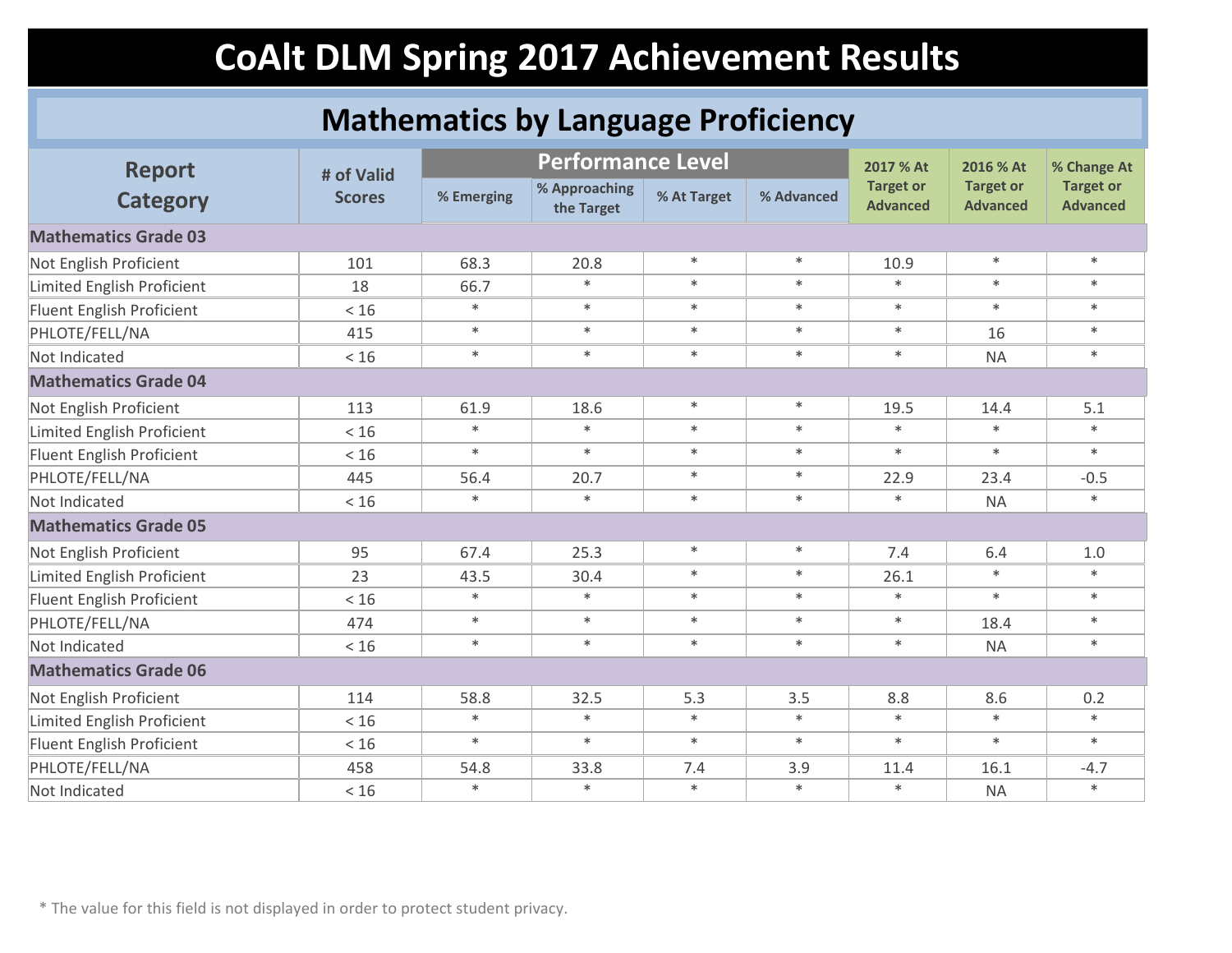#### **Mathematics by Language Proficiency**

| <b>Report</b>                     | # of Valid    |            | <b>Performance Level</b>    |             |            | 2017 % At                           | 2016 % At                           | % Change At                         |
|-----------------------------------|---------------|------------|-----------------------------|-------------|------------|-------------------------------------|-------------------------------------|-------------------------------------|
| <b>Category</b>                   | <b>Scores</b> | % Emerging | % Approaching<br>the Target | % At Target | % Advanced | <b>Target or</b><br><b>Advanced</b> | <b>Target or</b><br><b>Advanced</b> | <b>Target or</b><br><b>Advanced</b> |
| <b>Mathematics Grade 07</b>       |               |            |                             |             |            |                                     |                                     |                                     |
| Not English Proficient            | 93            | 74.2       | 21.5                        | $\ast$      | $\ast$     | 4.3                                 | 9.9                                 | $-5.6$                              |
| Limited English Proficient        | 18            | 66.7       | $\ast$                      | $\ast$      | $\ast$     | $\ast$                              | $\ast$                              | $\ast$                              |
| Fluent English Proficient         | < 16          | $\ast$     | $\ast$                      | $\ast$      | $\ast$     | $\ast$                              | $\ast$                              | $\ast$                              |
| PHLOTE/FELL/NA                    | 518           | 62.2       | 30.1                        | $\ast$      | $\ast$     | 7.7                                 | 8.1                                 | $-0.4$                              |
| Not Indicated                     | < 16          | $\ast$     | $\ast$                      | $\ast$      | $\ast$     | $\ast$                              | <b>NA</b>                           | $\ast$                              |
| <b>Mathematics Grade 08</b>       |               |            |                             |             |            |                                     |                                     |                                     |
| Not English Proficient            | 108           | 71.3       | 19.4                        | $\ast$      | $\ast$     | 9.3                                 | 11.5                                | $-2.2$                              |
| Limited English Proficient        | 18            | 33.3       | $\ast$                      | $\ast$      | $\ast$     | $\ast$                              | $\ast$                              | $\ast$                              |
| Fluent English Proficient         | 16            | 56.3       | $\ast$                      | $\ast$      | $\ast$     | $\ast$                              | $\ast$                              | $\ast$                              |
| PHLOTE/FELL/NA                    | 469           | 52.9       | $\ast$                      | $\ast$      | $\ast$     | $\ast$                              | 17.2                                | $*$                                 |
| Not Indicated                     | < 16          | $\ast$     | $\ast$                      | $\ast$      | $\ast$     | $\ast$                              | <b>NA</b>                           | $\ast$                              |
| <b>Mathematics Grade 09</b>       |               |            |                             |             |            |                                     |                                     |                                     |
| Not English Proficient            | 82            | 53.7       | 40.2                        | $\ast$      | $\ast$     | 6.1                                 | $\ast$                              | $\ast$                              |
| <b>Limited English Proficient</b> | < 16          | $\ast$     | $\ast$                      | $\ast$      | $\ast$     | $\ast$                              | $\ast$                              | $*$                                 |
| Fluent English Proficient         | 21            | 47.6       | 28.6                        | $\ast$      | $\ast$     | 23.8                                | $\ast$                              | $*$                                 |
| PHLOTE/FELL/NA                    | 450           | 45.8       | $\ast$                      | $\ast$      | $\ast$     | $\ast$                              | 8.1                                 | $\ast$                              |
| Not Indicated                     | < 16          | $\ast$     | $\ast$                      | $\ast$      | $\ast$     | $\ast$                              | <b>NA</b>                           | $*$                                 |
| <b>Mathematics Grade 10</b>       |               |            |                             |             |            |                                     |                                     |                                     |
| Not English Proficient            | 68            | 63.2       | 26.5                        | $\ast$      | $\ast$     | 10.3                                | 7.8                                 | 2.5                                 |
| Limited English Proficient        | < 16          | $\ast$     | $\ast$                      | $\ast$      | $\ast$     | $\ast$                              | $\ast$                              | $\ast$                              |
| Fluent English Proficient         | 19            | $\ast$     | $\ast$                      | $\ast$      | $\ast$     | 26.3                                | $\ast$                              | $\ast$                              |
| PHLOTE/FELL/NA                    | 402           | 56.0       | $\ast$                      | $\ast$      | $\ast$     | $\ast$                              | 11                                  | $*$                                 |
| Not Indicated                     | < 16          | $\ast$     | $\ast$                      | $\ast$      | $\ast$     | $\ast$                              | <b>NA</b>                           | $\ast$                              |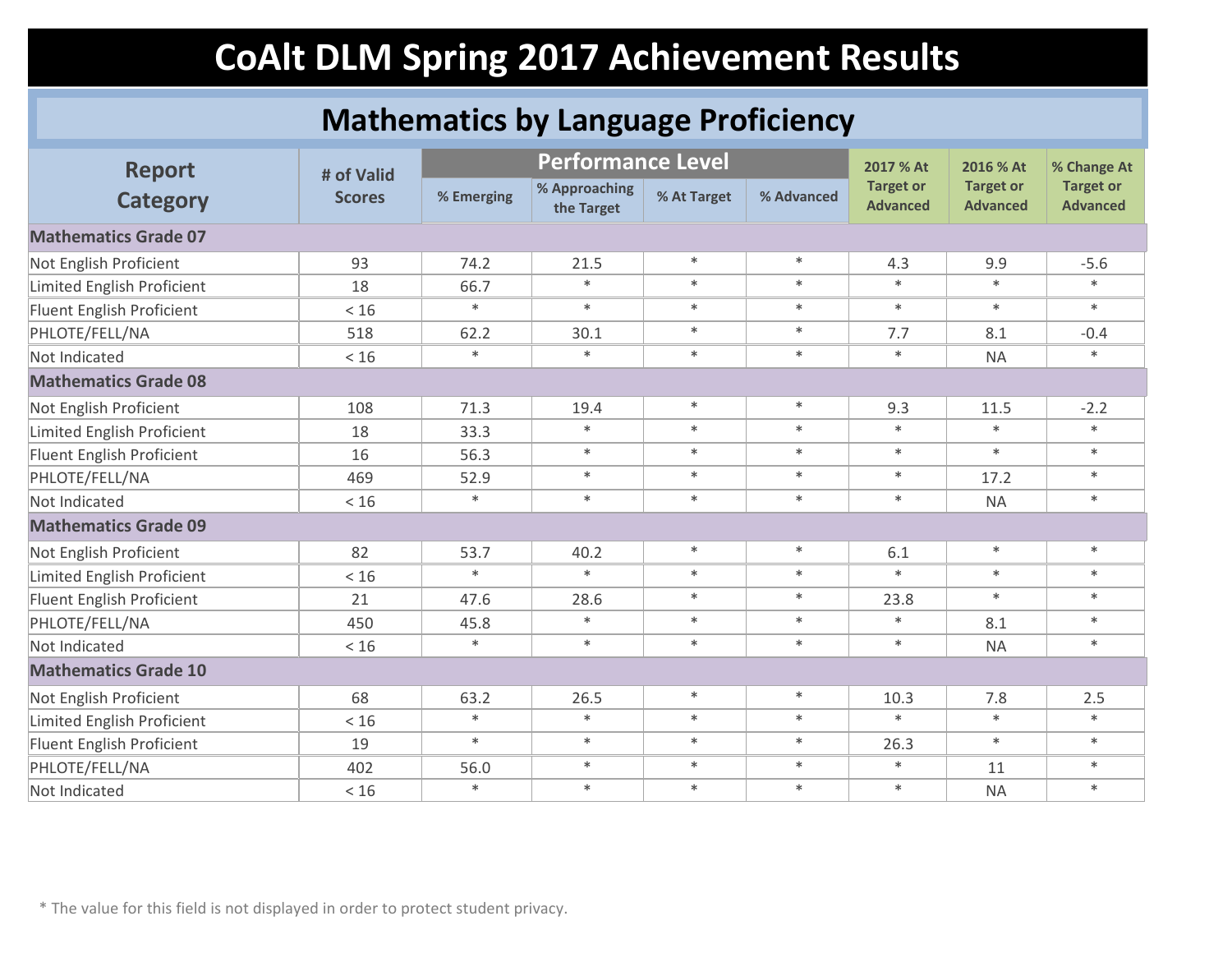#### **Mathematics by Language Proficiency**

| <b>Report</b><br><b>Category</b> | # of Valid    |            | <b>Performance Level</b>    | 2017 % At   | 2016 % At  | % Change At                         |                                     |                                     |
|----------------------------------|---------------|------------|-----------------------------|-------------|------------|-------------------------------------|-------------------------------------|-------------------------------------|
|                                  | <b>Scores</b> | % Emerging | % Approaching<br>the Target | % At Target | % Advanced | <b>Target or</b><br><b>Advanced</b> | <b>Target or</b><br><b>Advanced</b> | <b>Target or</b><br><b>Advanced</b> |
| <b>Mathematics Grade 11</b>      |               |            |                             |             |            |                                     |                                     |                                     |
| Not English Proficient           | 75            | 74.7       | $*$                         | $\ast$      | $\ast$     | $*$                                 | $*$                                 | $*$                                 |
| Limited English Proficient       | < 16          | $*$        | $*$                         | $\ast$      | $\ast$     | $*$                                 | $\ast$                              | $*$                                 |
| Fluent English Proficient        | 17            | $*$        | $*$                         | $\ast$      | $\ast$     | $*$                                 | $\ast$                              | $*$                                 |
| PHLOTE/FELL/NA                   | 364           | 57.4       | $*$                         | $\ast$      | $\ast$     | $\ast$                              | $*$                                 | $\ast$                              |
| Not Indicated                    | < 16          | $*$        | $\ast$                      | $\ast$      | $\ast$     | $*$                                 | <b>NA</b>                           | $\ast$                              |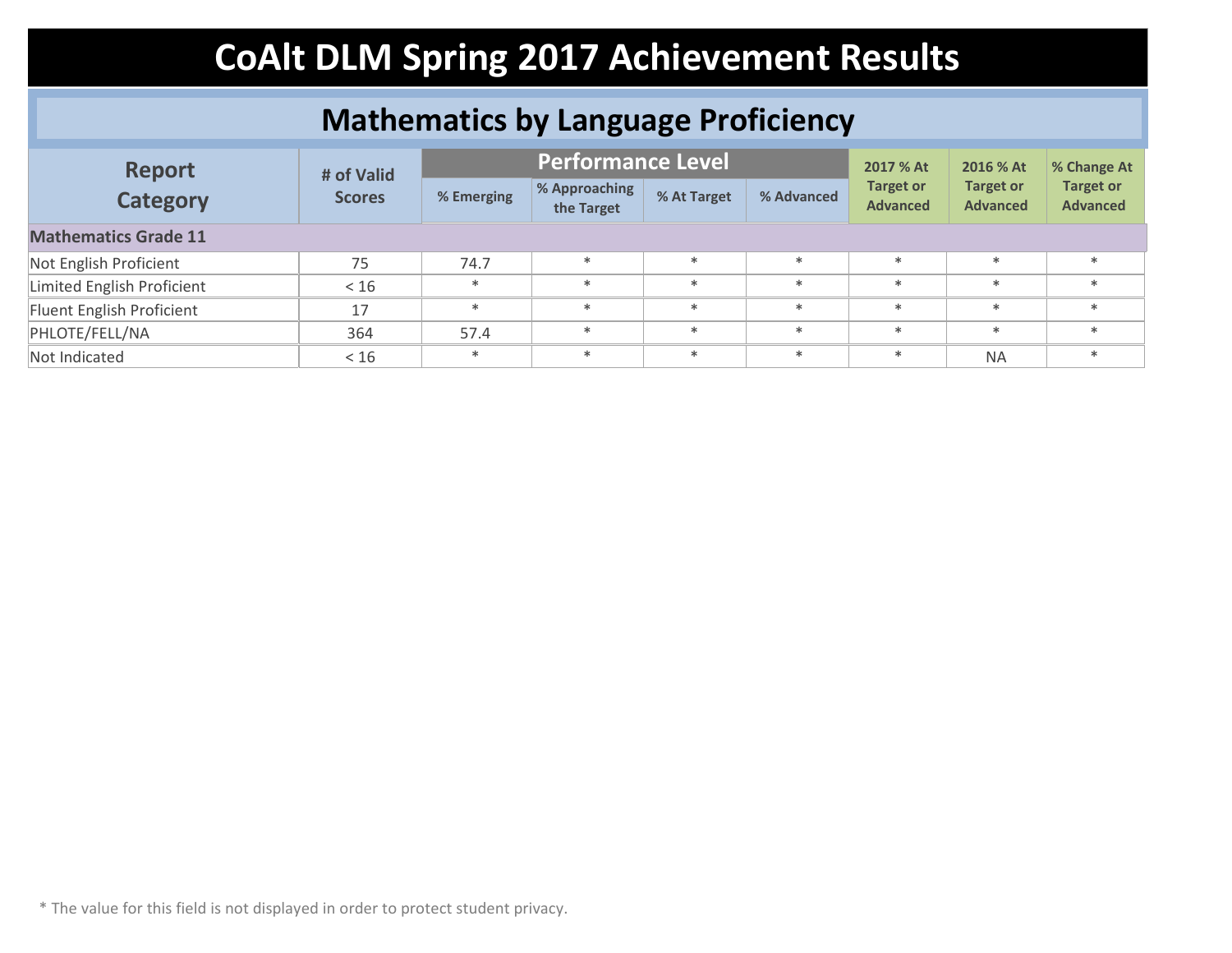### **English Language Arts by Migrant Status**

| <b>Report</b>                         | # of Valid    |            | <b>Performance Level</b>    |             |            |                                     | 2016 % At                           | % Change At                         |
|---------------------------------------|---------------|------------|-----------------------------|-------------|------------|-------------------------------------|-------------------------------------|-------------------------------------|
| <b>Category</b>                       | <b>Scores</b> | % Emerging | % Approaching<br>the Target | % At Target | % Advanced | <b>Target or</b><br><b>Advanced</b> | <b>Target or</b><br><b>Advanced</b> | <b>Target or</b><br><b>Advanced</b> |
| <b>English Language Arts Grade 03</b> |               |            |                             |             |            |                                     |                                     |                                     |
| Migrant                               | < 16          | $\ast$     | $\ast$                      | $\ast$      | $\ast$     | $\ast$                              | $\ast$                              | $\ast$                              |
| Not Migrant                           | 535           | $*$        | $\ast$                      | $\ast$      | $\ast$     | $\ast$                              | $\ast$                              | $\ast$                              |
| <b>English Language Arts Grade 04</b> |               |            |                             |             |            |                                     |                                     |                                     |
| Migrant                               | $<16$         | $\ast$     | $\ast$                      | $\ast$      | $\ast$     | $\ast$                              | $\ast$                              | $\ast$                              |
| Not Migrant                           | 582           | $\ast$     | $\ast$                      | $\ast$      | $\ast$     | $\ast$                              | $\ast$                              | $\ast$                              |
| <b>English Language Arts Grade 05</b> |               |            |                             |             |            |                                     |                                     |                                     |
| Migrant                               | < 16          | $\ast$     | $\ast$                      | $\ast$      | $\ast$     | $\ast$                              | $\ast$                              | $\ast$                              |
| Not Migrant                           | 600           | $\ast$     | $\ast$                      | $\ast$      | $\ast$     | $\ast$                              | $\ast$                              | $\ast$                              |
| <b>English Language Arts Grade 06</b> |               |            |                             |             |            |                                     |                                     |                                     |
| Migrant                               | $<16$         | $\ast$     | $\ast$                      | $\ast$      | $\ast$     | $\ast$                              | $\ast$                              | $\ast$                              |
| Not Migrant                           | 599           | $\ast$     | $\ast$                      | $\ast$      | $\ast$     | $\ast$                              | $\ast$                              | $\ast$                              |
| <b>English Language Arts Grade 07</b> |               |            |                             |             |            |                                     |                                     |                                     |
| Migrant                               | $<16$         | $\ast$     | $\ast$                      | $\ast$      | $\ast$     | $\ast$                              | $\ast$                              | $\ast$                              |
| Not Migrant                           | 644           | $\ast$     | $\ast$                      | $\ast$      | $\ast$     | $\ast$                              | $\ast$                              | $\ast$                              |
| <b>English Language Arts Grade 08</b> |               |            |                             |             |            |                                     |                                     |                                     |
| Migrant                               | < 16          | $\ast$     | $\ast$                      | $\ast$      | $\ast$     | $\ast$                              | $\ast$                              | $\ast$                              |
| Not Migrant                           | 619           | $\ast$     | $\ast$                      | $\ast$      | $\ast$     | $\ast$                              | $\ast$                              | $\ast$                              |
| <b>English Language Arts Grade 09</b> |               |            |                             |             |            |                                     |                                     |                                     |
| Migrant                               | $<16$         | $\ast$     | $\ast$                      | $\ast$      | $\ast$     | $\ast$                              | $\ast$                              | $\ast$                              |
| Not Migrant                           | 572           | $\ast$     | $\ast$                      | $\ast$      | $\ast$     | $\ast$                              | $\ast$                              | $\ast$                              |
| <b>English Language Arts Grade 10</b> |               |            |                             |             |            |                                     |                                     |                                     |
| Not Migrant                           | 509           | 29.7       | 33.0                        | 32.4        | 4.9        | 37.3                                | $\ast$                              | $\ast$                              |
| <b>English Language Arts Grade 11</b> |               |            |                             |             |            |                                     |                                     |                                     |
| Migrant                               | < 16          | $\ast$     | $\ast$                      | $\ast$      | $\ast$     | $\ast$                              | $\ast$                              | $\ast$                              |
| Not Migrant                           | 475           | $\ast$     | $\ast$                      | $\ast$      | $\ast$     | $\ast$                              | $\ast$                              | $\ast$                              |